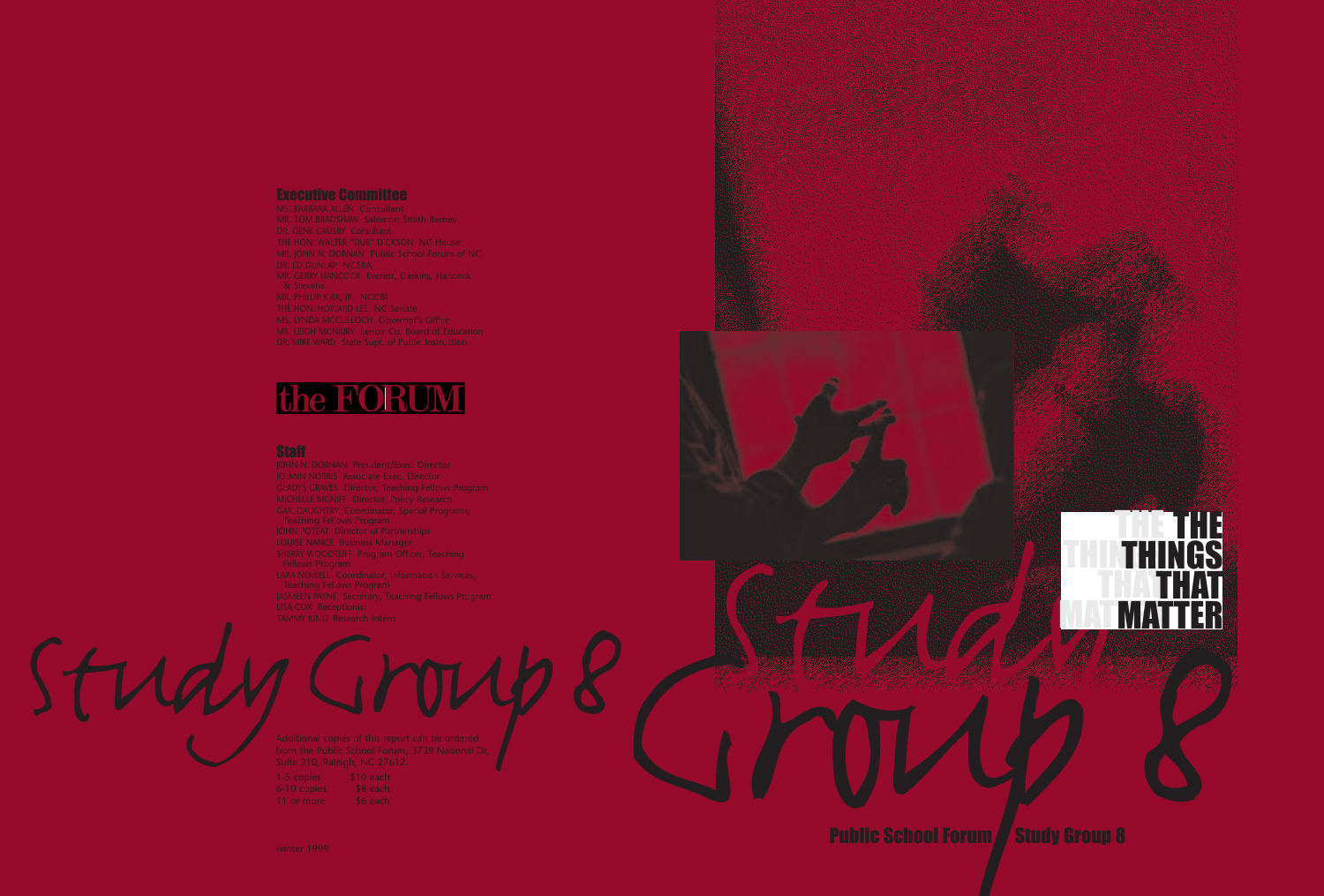### THE THI<sub>I</sub> THAT MATMAT THE **THINGS** THAT MATTER

| INTRODUCTION                         | 2              |
|--------------------------------------|----------------|
| EXECUTIVE SUMMARY                    | 3              |
| <b>GUIDING PRINCIPLES</b>            |                |
| <b>1: Money Matters</b>              | 4              |
| 2: How Money is Spent Matters More   | 6              |
| 3: Money Spent on Need Matters Most  | 8              |
| 4: The Definition of "Basic" Matters | 14             |
| 5: Time Matters                      | 15             |
| 6: Teaching Matters                  | 16             |
| 7: Size Matters                      | 17             |
| 8: Defining Responsibility Matters   | 18             |
| 9: Leadership Matters                | 19             |
| ιο: Fairness & Common Sense Matter   | 20             |
| SUMMARY                              | $\overline{2}$ |
| <b>POSTSCRIPT</b>                    | 22             |
| GLOSSARY                             | 23             |
| STUDY GROUP 8 MEMBERS                | 24             |
|                                      |                |

Guiding Principles for Strengthening the System of Funding North Carolina's Public Schools

> The Public School Forum's Eighth Major Study Group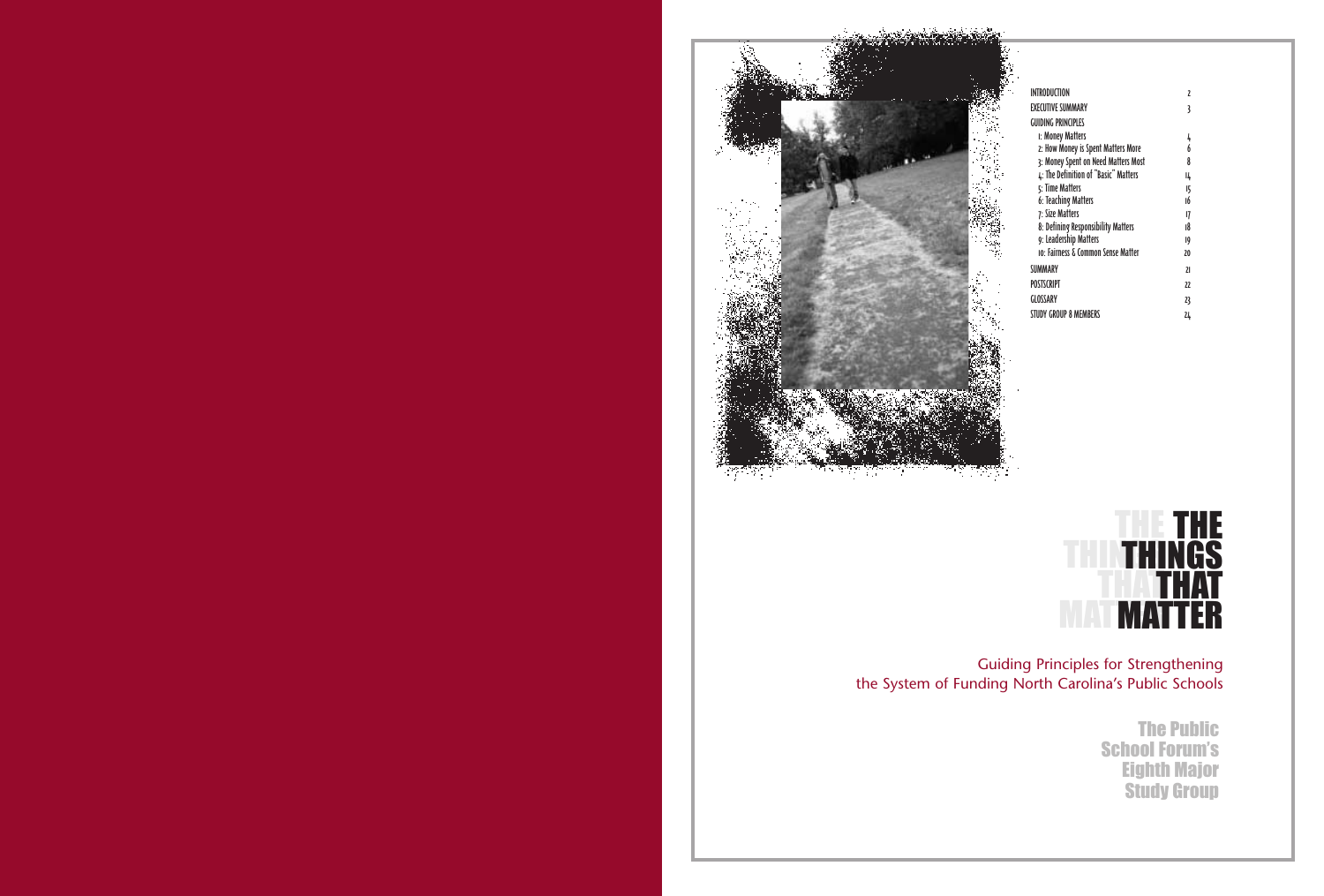For over five years, a challenge to the constitutionality of North Carolina's system of funding schools has been working its way through the court system. It appears that the case will finally be heard sometime during the coming year, as a result of a North Carolina Supreme Court ruling that the challenge has merit.

Ironically, the suit has been brought by some of the state's poorest and smallest school systems and by some of the state's largest and wealthiest school systems. Both contend that today's system of funding schools does not serve them well.

With large and small, and rich and poor school systems contending that the system is "broken," the Forum has concluded it is time to re-examine the way that schools are funded. Eight years ago, the Forum launched a similar examination of school funding; but at that time, the focus of the study was on fairness. The Forum examined equity issues in an attempt to create a system that would make educational opportunities for young people living in low-wealth and small school systems more nearly equal to those of their peers living in urban and high-wealth areas. The result of that study was the creation of a supplemental fund for low-wealth and small schools, a fund that has grown to over \$86 million per year.

This examination differs markedly from the 1990 study. In the last three decades, dozens of states have been confronted with legal challenges similar to the one faced in North Carolina. Over time, judicial opinions and thinking regarding school finance has changed dramatically. Court cases in the sixties and seventies tended to hinge narrowly on the question of equity – how much was being spent on

students in rich and poor districts and could, or should, states narrow the gap? In the eighties, the focus of court cases shifted to questions surrounding adequacy – were states providing an adequate floor, or base, of funding to ensure all young people an opportunity for learning? Today, the question has evolved to a much more difficult level. Does state funding ensure that all young people have a "sound basic education?"

At first blush, the question is deceptively simple. On closer consideration, however, it forces one to answer a question that few schools, much less states, have answered. What should a young person know and be able to do at the end of 13 years of public schooling? What is a "sound basic education?" What is the proper balance between academics and preparation for a world of work? How much has technology altered our definition of a "sound basic education?"

With those questions as a backdrop, the Forum has opted to study North Carolina's system of school funding in a much different way than it did in the early nineties. The Forum Study Group was charged with answering this question: How could North Carolina better align its current system of financing schools with the goal of creating a system of high-performing schools?

The Forum's contention is that the outcome of the constitutional challenge to the current system of funding is immaterial. Regardless of the outcome of the court case, today's system can and should be improved.

What follows is offered in that context. This report will, in some cases, offer very specific recommendations on strengthening today's system. In other cases, it will offer principles that it has concluded are basic to building a better system.

The Forum believes that the school funding

principles that follow will prove to be especially important in the coming years. Two and one half years from now, what is termed "social promotion" (promoting young people who have not mastered skills required in their grade level to the next grade level) will end. Beginning in the spring of 2001, young people who have not passed several requirements, including the basic competency test given in tenth grade and re-administered in subsequent years to those failing the first time, will not graduate from high school.

With the very real prospect of tens of thousands of young people being held back from promotion to the next grade level or denied a high school diploma, the related questions of how much is spent on schools and how that money is spent have never been more important to North Carolina.

This report is offered to policymakers in the hope that it will not take a court order to motivate the state to improve its school funding policies – policies that school systems, whether rich or poor, small or large, believe are in need of improvement.

The Public School Forum School Finance

Study Group believes that the following 10 guiding principles will align school spending with the goal of creating a system of high-performing schools. The Forum further believes that such an alignment is essential as the state moves into an era of grave consequences for young people who have fallen behind.



# introduction

The 10 guiding principles for aligning school spending with the goal of creating a system of high-performing schools are as follows.

### Principle One

In addressing the issues of school finance, it is necessary to recognize that money matters. The old adage "you get what you pay for" applies to schools as well as to consumerism.

### Principle Two

A framework for aligning school spending to the goals of high performance requires investing first in those things that research has found to matter.

### Principle Three

School funding formulas must recognize that, economically (and therefore educationally) speaking, all children are not created equal.

- General per pupil allocations should differentiate between students who live in poverty and those who do not.
- "One-size-fits-all" funding policies for exceptional children should be replaced with weighted funding formulas based on the specific needs of children and artificial spending "caps" should be removed.

### Principle Four

It is time for the state to reassess what is a "sound basic education," or what matters.

- The state should reassess the assumptions contained in the thirteen-year-old Basic Education Plan which determines what is basic, what matters, and what is funded.
- State paradigms regarding the "basics" and what was historically considered vocational education must be part of that reassessment.
- The state needs to overhaul policies in the exceptional children's program, as well as policies for young people whose primary language is not English.

### Principle Five

School funding policies must squarely address the time limitations imposed by today's school calendar.

- Additional funding for students from disadvantaged homes should be earmarked to ensure that students who need additional time receive it.
- The state should work toward extending teacher contracts for a significant portion of the teacher workforce, if not for all of it.

### Principle Six

Funding policies must recognize the centrality of teaching. Good teaching matters.

• State personnel policies should recognize that laws of supply and demand work against the goals of high performance, especially in low-performing schools and in subject areas like mathematics and science. • Teacher salaries should be differentiated based on supply and demand and comparable pay in the private sector or in other areas of government, especially in critical shortage areas like mathematics, science, foreign languages, and exceptional children's programs. • The state should study how similar states have responded to recruiting problems in low-wealth, low-performing and rural schools and establish policies to make critical short-

- 
- 
- age schools more competitive.
- 

• In collaboration with the UNC system, private institutions of higher education and the Community College system, the Department of Public Instruction should revise essential teacher development training programs and devise a statewide delivery mechanism and incentives that will motivate teachers to sharpen basic skills.

### Principle Seven

Limited, one-time school facility savings, or "efficiencies," resulting from building large schools should be secondary to the researchvalidated educational benefits of investing in

smaller schools.



### Can North Carolina align its public school financing system with creating a system of high-performing schools?

### Principle Eight

The school funding roles and responsibilities of state and local governments should be redefined.

- The state should launch a reassessment of the appropriate funding roles of state and local governments. Such a reassessment should begin with a determination of what expenditures are needed to fund a "sound basic education" program by state government and what costs should appropriately fall to local governments.
- Such a reassessment should also clarify the roles and responsibilities of locally-elected officials, with a particular eye toward determining whether local school board members should be given, and held accountable for, independent taxing authority.

### Principle Nine

Strong, focused, goals-oriented, responsible leadership matters most of all.

• The state should redouble its efforts to build the capacity of local school leaders by ensuring that they have the tools, training, and the models they need to succeed in an era of high consequences.

### Principle Ten

A framework for aligning school spending to the goal of high-performing schools cannot be built on "Robin Hood" policies or on policies that establish "average" funding as a goal. The framework must be built on the presumption that high-performing schools matter, and that to create them, it will take investment policies that meet both "fairness" and "common sense" tests. It will take policies that meet the high performance needs of all schools, rich and poor, urban and rural.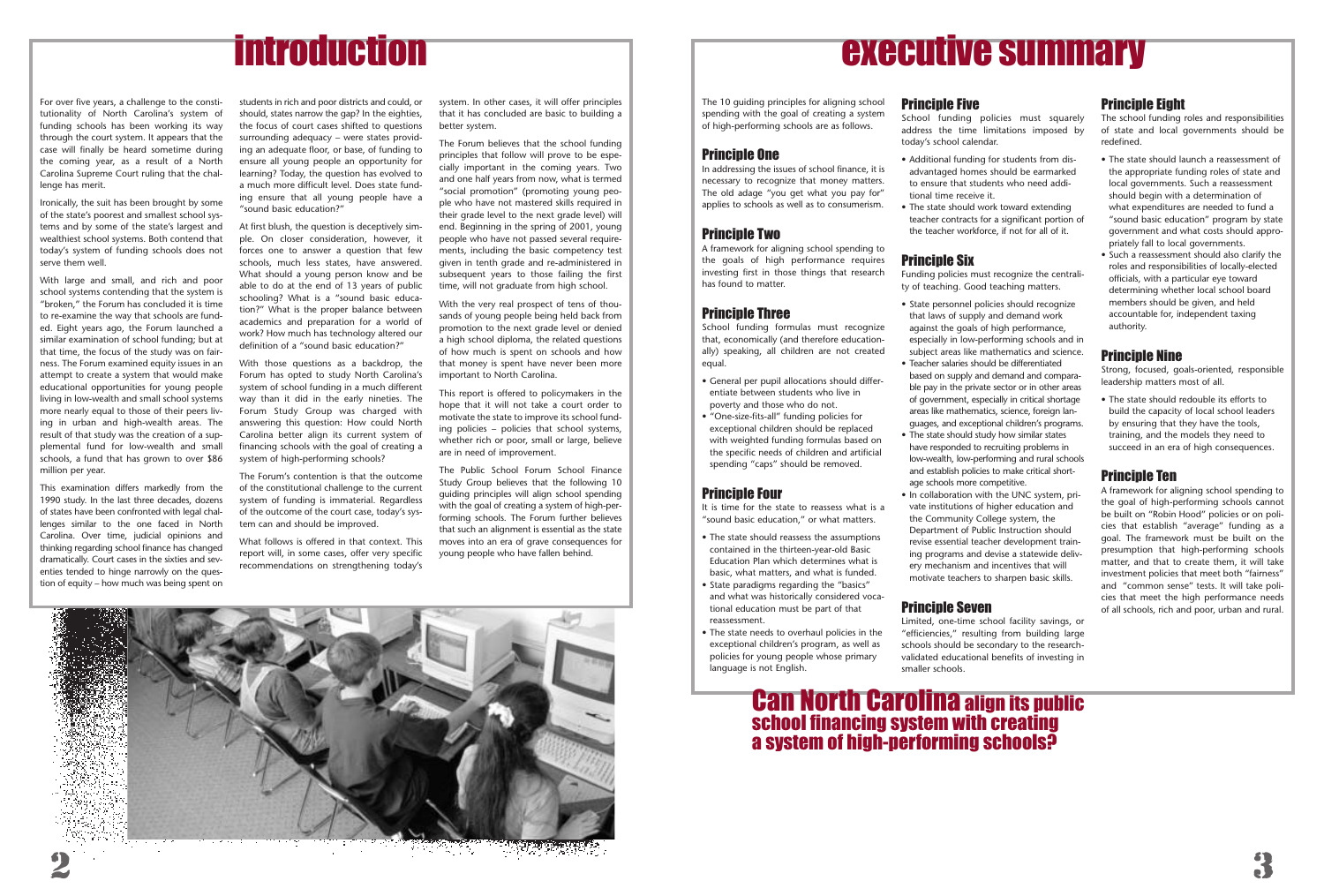One of the longest-running and most divisive school finance debates swirls around the question of whether spending correlates to the quality of education. In some respects, it is a counter-intuitive argument, defying the old adage that "one gets what one pays for."

The nation's wealthiest and most influential families have quietly, for generations, been willing to spend enormous amounts of money, today in excess of \$100,000, for four years of education in preparatory schools like Choate, Andover, Exeter, Hotchkiss, St. Paul's, Milton Academy and Roxbury Latin. Describing these schools in "The Ultimate Guide to Private Schools," author Jon Marcus writes:

### The Wealthy Spend on Education

"If there is an American aristocracy, these are its finishing schools. They include the oldest and wealthiest prep schools in the country and some of the best in the world… They have graduated presidents and princes, authors and actors, from Calvin Coolidge to Uma Thurman, George Bush to Letitia Baldridge… And seldom has it been more difficult to join the club… The number of applicants is growing even faster than the number of school age children."

Why are parents willing to spend over \$100,000 for these schools? Could it be that the average class size of 12 in these schools holds some appeal? Could it be the smallness of the schools themselves – on average less than 200 students? Could it be motivating to parents that a prep school like Andover has campus museums of art and archaeology, an observatory, three gyms, a bird sanctuary, two swimming pools, 25 tennis courts? Or might Exeter's two indoor hockey rinks, 12 squash courts, and the largest secondary school library in the United States be strong selling points to prospective consumers? Beyond amenities, could it be that the record these schools have of preparing their graduates to successfully gain admission to the nation's most demanding and prestigious colleges is what has kept their rosters full for generations?

Marcus' guide to private schools notes that "Andover spends \$35,380 educating a single student for one year, augmenting tuition with gift and endowment income. That compares to less than \$7,000 per student per year spent by a typical Boston-area suburban public school." It is in stark contrast to the

\$5,150 currently being spent on a student in a typical North Carolina school.

Closer to home, when Cary Academy, a new private non-residential school sponsored by SAS Institute, an international software company, opened its doors this fall, it had no difficulty filling its rosters. For a new school with no track record, there was a waiting line of parents willing to spend \$8,750-\$9,200 for tuition and an additional new family fee of \$1,000, an activity fee of \$200, textbook costs ranging from \$200-\$275 and a lunch program cost of \$625, bringing the total to over \$10,500.

The promise of a technology-infused curriculum, master teachers drawn from public and private schools and colleges, low class sizes, and a well-rounded extracurricular program were enough to motivate some of the Research Triangle's wealthiest and mosteducated parents to

NC School of Science & Math \$6,534 (approx.) NC School of the Arts \$12-13,000 (est.) INSTRUCTIONAL & RESIDENTIAL EXPENDITURES\* 1998 NC School of Science & Math \$20,272 NC School of the Arts \$19,001

choose Cary Academy. They were not alone. Elsewhere in North Carolina, costs for non-residential schooling are

comparable (see chart this page).

Leaving comparisons of public and private schools aside, it is worth noting that when North Carolina set out to create two public "flagship" or model high schools, it recognized that "money matters." North Carolina's School of Science and Mathematics and the North Carolina School of the Arts have become models for states across the country. Year-after-year, the School of Science and Mathematics is one of the nation's top three performers in the area of science. Again, expenditures per pupil at these schools is high.

These numbers, however, are deceiving. Both of North Carolina's flagship schools, are residential and require the state to assume housing and food costs that normal public schools do not shoulder. If one takes the total budget appropriations for both schools and

### For starters, the schools had the advantage of **Cuiding Principle ONE**<br>For starters, the schools had the advantage of **Aligning school finance to the**<br>five, full-time state officials. Those officials **and the recognition t** Guiding Principle ONE Aligning school finance to the goal of creating a high-performing system of schools must money matters.

divides them by their student population, the investment is far higher (see chart this page).

### The Spending Gap Between NC Public Schools and Other States

When comparing expenditures on public schools in North Carolina against that of other states, one finds yet another spending gap. Student performance in North Carolina and the entire southeastern region has historically lagged behind the rest of the country. All of the states in the Southeast, North Carolina included, have historically spent far less than the national average expenditure

> Does money matter? Dollars translate into higher or lower class sizes, and rooms with or without technology. They also translate into the capacity to attract and retain qualified personnel.

per pupil. In the latest national spending comparisons available (1995-96), North Carolina ranked 41st, \$1,236 below national per pupil spending averages.

This amount (\$1,236 below a national per pupil average) may sound insignificant. However, for a classroom of 26 students, it represents \$32,136. For an elementary school with 600 students, it represents \$741,600. For a high school of 1,200, it represents

\$1,483,200. For the average North Carolina school system, it represents \$12,813,612. Those are not insignificant dollars.

### For Low-Performing Schools, Money Mattered

One last testament to the fact that money matters can be found in the experience of the state's lowest performing schools – the schools that were assigned five, full-time state officials from the state's office of school assistance. The 15 schools assigned assistance teams had registered the lowest scores in the state on 1996-97's ABCs tests.

Only one year later, these same schools had registered some of the most dramatic test score gains in the state – in fact, fully 13 of the 15 went from "low-performing" to exemplary because they had exceeded their student performance goals by more than 10%. What happened in one year to explain those gains?

# money matters



5

Costs for Schooling per pupil expenditures

Charlotte Latin School \$6,995-\$10,420 (+ fees) Durham Academy \$6,550-\$9,625 (+ fees) Greensboro Day School \$6,654-\$10,191 (+ fees)

INSTRUCTIONAL EXPENDITURES, 1997

\* Both schools' total budgeted costs include residential life services, administrative costs, physical plant operations and other miscellaneous costs. NCSSM also includes education outreach, and distance learning that serves other public schools. NCSA also includes community programs, summer school and the costs for running the college program.



### Around the Nation: Where the Money Comes from

|             | % from<br>Local | % from<br><b>State</b> | % from<br><b>Federal</b> | Total Avg.<br>Revenue<br>per Pupil |
|-------------|-----------------|------------------------|--------------------------|------------------------------------|
| NJ          | 56              | 40                     | 4                        | \$10,825                           |
| NY          | 55              | 39                     | 6                        | 10,323                             |
| AΚ          | 24              | 64                     | 13                       | 10,078                             |
| СT          | 57              | 39                     | 4                        | 9,499                              |
| PA          | 53              | 42                     | 6                        | 8,693                              |
| DE          | 27              | 65                     | 8                        | 8,245                              |
| VT          | 65              | 30                     | 5                        | 8,237                              |
| RI          | 55              | 41                     | 4                        | 8,191                              |
| MA          | 59              | 36                     | 5                        | 8,087                              |
| MI          | 36              | 58                     | 7                        | 8,086                              |
| WI          | 52              | 44                     | 4                        | 8,082                              |
| MN          | 44              | 52                     | 5                        | 7,662                              |
| WV          | 34              | 59                     | 8                        | 7,631                              |
| MD          | 55              | 40                     | 6                        | 7,434                              |
| HI          | $\overline{c}$  | 90                     | 8                        | 7,418                              |
| NΗ          | 90              | 7                      | 3                        | 7,138                              |
| IN          | 43              | 52                     | 5                        | 7,135                              |
| WY          | 45              | 49                     | 7                        | 7,114                              |
| ΚS          | 37              | 57                     | 5                        | 7,104                              |
| IL          | 61              | 30                     | 9                        | 7,071                              |
| WA          | 24              | 69                     | 6                        | 6,942                              |
| FL          | 43              | 50                     | 7                        | 6,927                              |
| U.S.<br>Avq | 45              | 48                     | Z                        | 6,853                              |
| ME          | 46              | 48                     | 7                        | 6,738                              |
| D.C.        | 85              | N/A                    | 15                       | 6,703                              |
| ΝM          | 15              | 74                     | 11                       | 6,588                              |
| GА          | 41              | 53                     | 7                        | 6,467                              |
| OR          | 36              | 57                     | 7                        | 6,394                              |
| ΟH          | 52              | 42                     | 6                        | 6,352                              |
| CO          | 50              | 44                     | 6                        | 6,296                              |
| ΚY          | 24              | 67                     | 9                        | 6,288                              |
| MT          | 40              | 50                     | 10                       | 6,260                              |
| ΙA          | 45              | 50                     | 5                        | 6,252                              |
| МO          | 56              | 37                     | 7                        | 6,220                              |
| TΧ          | 48              | 44                     | 9                        | 6,137                              |
| NV          | 61              | 34                     | 5                        | 6,126                              |
| VA          | 58              | 36                     | 5                        | 6,075                              |
| SC          | 45              | 46                     | 9                        | 6,037                              |
| NE          | 57              | 38                     | 4                        | 5,765                              |
| СA          | 34              | 57                     | 9                        | 5,714                              |
| SD          | 64              | 26                     | 10                       | 5,673                              |
| <u>NС</u>   | <u> 25</u>      | 67                     | 9                        | 5,617                              |
| AΖ          | 49              | 42                     | 9                        | 5,532                              |
| ND          | 47              | 43                     | 11                       | 5,524                              |
| LA          | 33              | 54                     | 13                       | 5,272                              |
| ΟK          | 28              | 64                     | 9                        | 5,180                              |
| AR          | 26              | 65                     | 9                        | 5,160                              |
| ΤN          | 41              | 50                     | 9                        | 4,915                              |
| ID          | 31              | 61                     | 8                        | 4,892                              |
| AL          | 19              | 71                     | 10                       | 4,810                              |
| MS          | 29              | 56                     | 15                       | 4,680                              |
| UT          | 35              | 58                     | 6                        | 4,499                              |
|             |                 |                        |                          |                                    |

Source: NEA, 1995-96 Comparison

U.S. Avg $\frac{45}{3}$ 

For starters, the schools had the advantage of five, full-time state officials. Those officials gies; they carefully evaluated teacher and principal performance; they taught demonstration lessons and introduced new teaching methods.

Beyond that, most of the school systems in which low-performing schools were located invested heavily in the schools. They made more funding available for material and supplies; they invested in staff development. Some, like Poe Elementary in Wake County, retained Sylvan Learning, a for-profit firm specializing in remediation, to work with young people after school. That investment totaled \$2,700 per student for the 60 low-performing students who received Sylvan's services.

### Does the Investment Make a Difference?

Did the investment of human resources, dollars, and staff development make a difference?

Teachers in 13 of 15 of the state's lowest performing schools went from being stigmatized as "low-performers" to receiving \$1,500 bonuses from the state because they exceeded their expected goals by 10% in one year's time.

Does money matter? North Carolina's expenditure level per pupil lags behind that of  $\mathbb{R}$ . states across the country. It pales by compar- $\mathbb{Z}$ . ison to that of highly regarded private schools within North Carolina. It is but a fraction of what the state invests in its two flagship public high schools. It is disheartening when compared to the expenditures of the nation's oldest and most respected prep schools.

A guiding principle for policymakers examining school finance might well be: "You get what you pay for." Under-investing in schools is not the way to achieve high performance.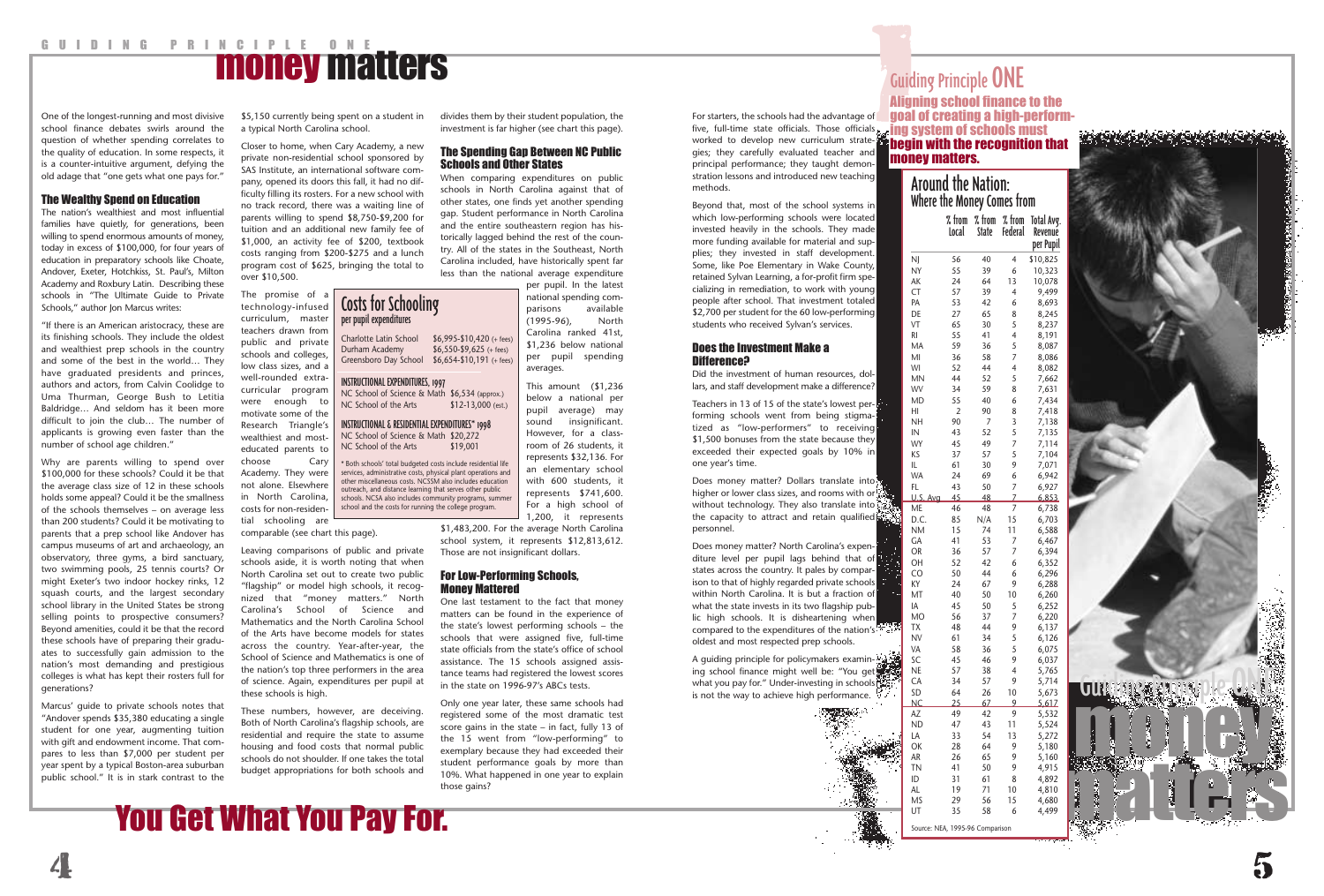# **CULDING PRINCIPLE TWO MATTERS MOTE**

Challenging Courses/ Introducing Reading Early Childhood Educ Smaller Schools Intervention

### Investments that Matter to Student Achievement

| NTS                                   | "B" INVESTMENTS                                                                                                                                                                                                                                                                     | "C" Investments                                                                                                                                                                                     |
|---------------------------------------|-------------------------------------------------------------------------------------------------------------------------------------------------------------------------------------------------------------------------------------------------------------------------------------|-----------------------------------------------------------------------------------------------------------------------------------------------------------------------------------------------------|
| lifference                            | less certain to make a difference                                                                                                                                                                                                                                                   | largely unevaluated                                                                                                                                                                                 |
| Curriculum<br>in Early Years<br>ation | <b>Smaller Classes</b><br><b>Teacher Professional Development</b><br>Teacher Certification and Licensing<br>Programs Integrating Education with<br>Health & Social Services<br>Children & Family-Focused Programs<br><b>Restructured Schools</b><br>Content & Performance Standards | Performance-Based Pay for<br><b>Teachers</b><br><b>Public School Choice Programs</b><br>School-Based Management<br>School-to-Work Initiatives<br>Using Technology to Improve<br>Teaching & Learning |

Source: Education Commission of the States, "The ABCs of Investing in Student Performance," November 1996

- Start early (early education programs such as Smart Start).
- Focus on reading and math (the focus of ABCs testing at the elementary and middle school level).
- Utilize trained tutors (extra, individualized instruction for remedial students to decrease odds of long-term failure).
- Invest in teachers (hire qualified personnel, provide high quality staff development, and incentives for high performance).
- Shrink the size of classes and schools (such as with elite prep schools that average 12 per class and fewer than 200 per school).
- Increase the amount of time spent learning (U.S. schools have the shortest school year in the industrial world and a shorter school day than many other countries. U.S. students spend approximately 180 days a year in school; the majority of students in our economic competitor nations spend an annual average of 207 days in school; German and Japanese students can be found in public schools over 240 days a year).
- Set goals and assess progress (proven to increase chances to achieve).
- Support teacher development (with a caveat – support if development is aligned with the needs of classroom teachers).

Although the Forum School Finance Study Group believes that money matters, it is quick to add that how money is spent matters more than how much is spent. More money spent unwisely is no more a solution to high performance than is the current under-investing in education.

### Investments that Make a Difference

What kind of investments make a difference? Fortunately, this question has been researched exhaustively, and states can be guided by findings based on data over time.

The National School Boards Association did a synthesis of research findings and offered guidance to school board members attempting to prioritize spending in a document called "What Works: Researchers Tell What Schools Must Do to Improve Student Achievement" (American School Board Journal, April 1998):

### ECS List of Best Investments

The Education Commission of the States (ECS), a national organization with an outstanding track record on research and development issues related to public education,

compiled a similar synthesis of research findings on expenditures and divided them into "A," "B" and "C" categories. The following summary of the ECS findings comes from "The ABCs of Investing in Student Performance," published by the ECS in November, 1996.

Heading the ECS list of best investments were "A" category initiatives. "A" policies and programs were those that have been rigorously evaluated over time and can be proven to make a positive contribution to student performance. Examples of "A" category policies and programs include:

### **Challenging Courses & Curriculum**

Students don't learn what they don't study. Research finds that students who are challenged to take advanced coursework, especially in areas like mathematics, achieve far more than those who do not. This finding, of course, translates into higher expectations for all students, not just those presumed to be on a college-bound track.

### **Introduce Reading in the Early Years**

For students who do not begin to read early, too many never make the transition from learning to read to reading to learn. Because reading is the basic foundation block upon which learning takes place, its importance can not be overstated.

### **Early Childhood Education**

Study after study finds that programs such as Head Start and Smart Start dramatically improve the chances that young people will be ready to learn upon entering school. There is, however, a caveat. If at-risk youngsters do not have additional, individualized learning opportunities when they enter school, the gains can dissipate over time.

### **Smaller Schools**

Evidence is mounting that small schools, those with 300 to 900 students, might be the answer to many of education's ills. Research, dating back 30 years, finds smaller schools improve test scores and grades, especially for lowincome and minority students. Small schools have better attendance, less vandalism and violence, and lower drop-out rates. Student attitudes toward learning also improve.

**Guiding** 

### **Intervention**

The earlier learning problems are identified and addressed, the higher the probability of student success. One-on-one work with students needing remediation is the most likely road to improvement.

> A growing body of research is finding that education may have been sacrificed for efficiency. It should be noted that research on why parents are enrolling students in private and charter schools in record numbers finds that parents want small schools in which children have a name and a face. Yet, in systems across North Carolina "bigness" or "comprehensiveness" holds sway because "small" costs more than "big." Small schools translate into more principals, more cafeteria workers and the like. Small schools, however, are found to be more effective schools, schools less likely to suffer vandalism and violence, and schools in which students learn at higher levels.

The ECS's category "B" programs and policies are less certain to make a measurable difference. They are either relatively new and/or not widely used. Or, they have been inadequately evaluated. Or, the evidence that they contribute to student performance is inconsistent or contradictory. Examples of "B" strategies include:

### **Smaller Classes**

Even though policymakers continue to invest massive amounts of money in lowering class sizes, the research on the effectiveness and efficiency of reducing class size remains inconclusive. For policymakers, reducing class size is a visible, concrete initiative. Teachers and parents proclaim what they believe is obvious – fewer students in a class make it easier to teach and learn. Research findings, however, are less conclusive, unless class size drops to 15-18 students or less.

### **Teacher Professional Development**

There may not be a better example of an area where spending more translates into fewer gains than professional development – not because professional development is not needed, but because the quality of so much staff development is so poor. Few schools have a sequential approach to staff development that is geared to the changing needs of a teacher over time. Too much staff development is focused on things that have little, if any, measurable impact on the classroom (team building, how to make site based decisions, etc).

Other areas in the "B" category include:

- Teacher certification and licensing • Programs integrating education with health and social services
- Children and family-focused programs • Restructured schools
- Content and performance standards

aming also improve<br> **ng**<br> **2 De Aligning**<br> **2 Contract Control**<br> **10 things th** Principle Aligning school spending to the goals of high performance requires investing first in those things that research has found to matter. **TWO** 

In ECS's rating system, category "C" initiatives share all or most of the following characteristics: they are fairly new and popular; they are largely unevaluated, and only anecdotal evidence exists that they contribute to increased student performance.

- Performance-based pay for teachers
- Public school choice programs
- School-based management (more about process and power than about basic improvements in the classroom)
- School-to-work initiatives (relatively new, little research, small numbers of students involved)
- Using technology to improve teaching and learning (technology use still evolving, inconclusive data)

### Many Initiatives that Matter Don't Cost Money

It is important to note that a number of the initiatives and practices that research finds most likely to make a difference do not cost money – they are operational issues; they go to the heart of how schools operate.

Examples of no cost and/or low cost initiatives that matter:

- Holding students to higher standards and expectations
- Making curriculum more challenging
- Having a clear focus and assessing progress frequently
- Intervening early with children who have learning problems
- Focusing on mathematics and reading in the early grades

For those who contend that money is not the sole answer, this list of practices that result in higher student performance could and should be their mantra. For schools that do not follow the practices listed above, more money is unlikely to matter much, if at all.

### Many Initiatives that Matter Do Cost Money

On the other hand, a number of the items identified as those that matter most do require funding. Specifically:

### **Early Childhood Education**

As policymakers in North Carolina know all too well, programs like Smart Start carry a price, but the investment will go up as more children are served.

"A" INVESTME proven to make a d

**Trained Tutors and Early Intervention** Tied to early education are elementary programs geared to early identification of youngsters with learning problems and intervention through trained tutors and individualized programs. These programs also carry a big price tag: personnel to provide tutoring, training for tutors, and testing and diagnostic services for young people with learning problems.

### **Staff Development**

ECS's caution regarding staff development is very important. Poor quality training programs, half-day training programs with no subsequent follow-up and programs that focus on process skills, not teaching skills, are unlikely to make a difference in student performance. High quality programs, however, can make a difference. But, staff development also carries a price tag. Over and above funding for trainers and consultants, staff development requires time, and time equals personnel dollars.

### **More Time for Instruction**

Whether additional time is found before or after the school day, on Saturday morning or in the summer months, additional time equals additional personnel dollars, higher utility bills and, in some cases, higher transportation costs. It is these dollars, however, that long-term research says could matter a great deal. Research finds what common sense would suggest: the more one is taught, the more one is likely to learn.

### **Small Schools**

The "comprehensive school facility model" that has held sway for years was largely based on "efficiency." The larger the school, the argument went, the more it could offer.

### Findings within North Carolina

In addition to looking at what national research says about what matters, the Study Group looked within North Carolina for lessons – lessons that could be drawn from low- and high-performing schools, as measured by results on the ABCs tests.

When looking at schools that have registered solid ABCs gains or when looking at lessons that could be learned from the observations of assistance teams working in low-performing schools, there is a haunting similarity to the findings of national research. The following strategies appear to be the most successful.

- Clear goals and high expectations
- Time used differently and better
- Intervention with students who have learning problems, especially at-risk youngsters most likely to fall behind
- Staff development focused on instruction, not process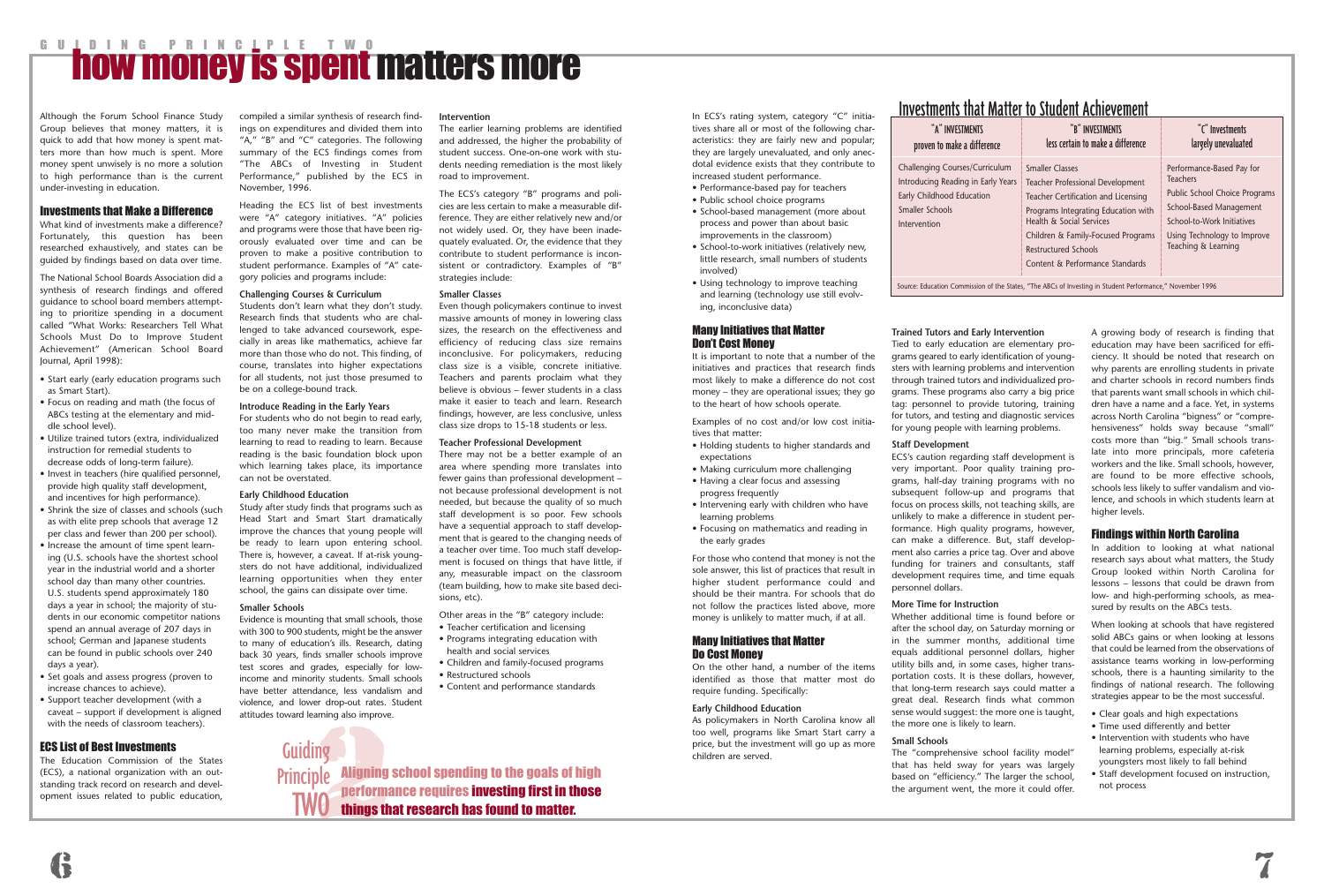# **E UT DIN GEPRENCIPLE THREE ENORGISM**

Economically – and therefore, educationally – all children are not created equal. When young children enter kindergarten they bring with them a range of learning inequalities that staggers the imagination. Some have IQs that would make them candidates for MENSA, an organization whose membership is confined to those with an IQ in the top two percent of the population. On the other hand, the learning potential of some is so low that they may never hope to read or function at more than a fifth grade level.

Some walk into kindergarten already reading; others have rarely heard an adult read from a book, much less coach them on their ABCs. While some will go home eagerly clutching their first homework book, others will cringe at the thought of entering a house filled with shouting and anger – the book is a mere afterthought compared with what they will find when they open the door.

### One Size Doesn't Fit All

For the most part, school funding policies in North Carolina are blind to those differences. Instead, the overwhelming majority of school dollars presume that one size fits all when it comes to education, a presumption that ignores the differences that matter most.

That presumption may be the Achilles' heel of North Carolina's current system of funding schools. North Carolina, like much of the Southeast, has a far higher number of young people living in economically disadvantaged homes. Based on the most commonly used measure of poverty, nearly 40% of North Carolina's young people qualify for free and reduced federal lunch programs, programs created to support the nutrition of youngsters coming from low-income homes. Across the country, most states have only about 31% of young people qualifying for federal lunch programs (see chart this page).

That is what research tells us about a group that represents two out of every five children attending North Carolina's public schools. It is not, however, what state finance policies reflect. Federal dollars, commonly called Title I dollars, are the only dollars earmarked for children in need. State funding, representing nearly 70% of all school funding, does not make distinctions between children living in poverty, and statistically likely to fail, and other children. In sharp contrast to what research tells us, state finance policies treat all children essentially the same.

That same free and reduced lunch measure has historically been the most powerful predictor of student success, whether the standard is SAT performance or performance on the ABCs tests produced by North Carolina. Schools with high numbers of students eligible for free and reduced lunch programs almost certainly will score far lower than those with high numbers of students coming from middle-class homes.

What does research tell us about these students who are eligible for free and reduced lunch? They tend to receive less help from adults at home, not because the adults are less caring, but because they are likely to have low education levels. They tend to be exposed to far less reading material or technology because their parents can't afford it or don't know its value. They tend to have far fewer learning opportunities out of school – opportunities like piano lessons, private tutoring from groups like Sylvan Learning, summer camps, children's book clubs – again because of the costs. Their parents tend to be less frequently involved in their schooling because they are making ends meet with two jobs, are confronted with transportation problems, or had negative school experiences themselves.

> \*\* Not all states participate in the National Assessment of Educational Progress, and thus are not included in list or average.

These students are most likely to benefit from early education programs. They are the primary beneficiaries of early intervention and individualized tutoring and support programs. They are the neediest when it comes to additional instructional time over and above the normal school day.

### State Finance Policies Must Reflect Need

Funding policies that presume all children are created equal from an educational point of view will not serve the state well in the years ahead. Instead, they could lead to tens of thousands of disadvantaged young people not being promoted from one grade to the next or, worse yet, being denied a high school diploma.

Beginning in school year 2000-2001, the State Board of Education intends to end the practice of what is called "social promotion," letting youngsters who have not mastered skills required in one grade level to move on to the next grade level. It is being recommended that young people in grades 3, 5

| Need Affects Performance |                                                              |                |                                                 |          |  |  |  |
|--------------------------|--------------------------------------------------------------|----------------|-------------------------------------------------|----------|--|--|--|
|                          | <b>Estimated %</b><br><b>Students on</b><br>Free/Red. Lunch* |                | <b>NAEP Performance %</b><br><b>Basic Level</b> |          |  |  |  |
|                          |                                                              | <b>Science</b> | Math-4th                                        | Math-8th |  |  |  |
| DC                       | 68%                                                          | 19%            | 20%                                             | 20%      |  |  |  |
| MS                       | 56                                                           | 39             | 42                                              | 36       |  |  |  |
| LA                       | 53                                                           | 40             | 44                                              | 38       |  |  |  |
| <b>NM</b>                | 42                                                           | 49             | 51                                              | 51       |  |  |  |
| SC                       | 42                                                           | 45             | 48                                              | 48       |  |  |  |
| AL                       | 42                                                           | 47             | 48                                              | 45       |  |  |  |
| ΚY                       | 41                                                           | 58             | 60                                              | 56       |  |  |  |
| GA                       | 40                                                           | 49             | 53                                              | 51       |  |  |  |
| NY                       | 40                                                           | 57             | 64                                              | 61       |  |  |  |
| <u>NC</u>                | 40                                                           | 56             | 64                                              | 56       |  |  |  |
| AR                       | 39                                                           | 55             | 54                                              | 52       |  |  |  |
| <b>TX</b>                | 39                                                           | 55             | 69                                              | 59       |  |  |  |
| WV                       | 38                                                           | 56             | 63                                              | 54       |  |  |  |
| FL                       | 36                                                           | 51             | 55                                              | 54       |  |  |  |
| AZ                       | 35                                                           | 55             | 57                                              | 57       |  |  |  |
| TN                       | 34                                                           | 53             | 58                                              | 53       |  |  |  |
| CA                       | 33                                                           | 47             | 46                                              | 51       |  |  |  |
| HI                       | 31                                                           | 42             | 53                                              | 51       |  |  |  |
| Natl Avg**               | 31                                                           | 60             | 62                                              | 61       |  |  |  |
| МO                       | 30                                                           | 64             | 66                                              | 64       |  |  |  |
| DE                       | 28                                                           | 51             | 54                                              | 55       |  |  |  |
| <b>NE</b>                | 27                                                           | 71             | 70                                              | 76       |  |  |  |
| VA                       | 26                                                           | 59             | 62                                              | 58       |  |  |  |
| OR                       | 26                                                           | 68             | 65                                              | 67       |  |  |  |
| PA                       | 25                                                           |                | 68                                              |          |  |  |  |
| NJ                       | 25                                                           |                | 68                                              |          |  |  |  |
| <b>ND</b>                | 25                                                           | 78             | 75                                              | 77       |  |  |  |
| MD                       | 25                                                           | 55             | 59                                              | 57       |  |  |  |
| <b>WA</b>                | 25                                                           | 61             | 67                                              | 67       |  |  |  |
| ME                       | 25                                                           | 78             | 75                                              | 77       |  |  |  |
| IA                       | 24                                                           | 71             | 74                                              | 78       |  |  |  |
| MT                       | 24                                                           | 77             | 71                                              | 75       |  |  |  |
| RI                       | 24                                                           | 59             | 61                                              | 60       |  |  |  |
| WY                       | 24                                                           | 71             | 64                                              | 68       |  |  |  |
| MA                       | 23                                                           | 69             | 71                                              | 68       |  |  |  |
| MI                       | 23                                                           | 65             | 68                                              | 67       |  |  |  |
| АK                       | 23                                                           | 65             | 65                                              | 68       |  |  |  |
| WI                       | 22                                                           | 73             | 74                                              | 75       |  |  |  |
| CO                       | 22                                                           | 68             | 67                                              | 67       |  |  |  |
| IN                       | 22                                                           | 65             | 72                                              | 68       |  |  |  |
| MN                       | 22                                                           | 72             | 76                                              | 75       |  |  |  |
| СT                       | 22                                                           | 68             | 75                                              | 70       |  |  |  |
| UT                       | 21                                                           | 70             | 69                                              | 70       |  |  |  |
| VT                       | 21                                                           | 70             | 67                                              | 72       |  |  |  |
| NV                       | 20                                                           |                | 57                                              |          |  |  |  |

NOTE: Figures are rounded to nearest whole number.

\* NC students participating in Free and Reduced Lunch from NC DPI; other state estimates of Free and Reduced Lunch from the Food Research and Action Center

|                             | <b>SAT Scores in NC</b> |       |        |
|-----------------------------|-------------------------|-------|--------|
| <b>Family Income</b>        | Verbal*                 | Math* | Total* |
| $<$ \$10,000                | 418                     | 418   | 836    |
| \$10-20,000                 | 441                     | 444   | 885    |
| \$20-30,000                 | 465                     | 464   | 929    |
| \$30-40,000                 | 481                     | 480   | 961    |
| \$40-50,000                 | 491                     | 492   | 983    |
| \$50-60,000                 | 500                     | 500   | 1000   |
| \$60-70,000                 | 508                     | 510   | 1018   |
| \$70-80,000                 | 510                     | 517   | 1027   |
| \$80-100,000                | 526                     | 534   | 1060   |
| * All scores are averages   |                         |       |        |
| Source: College Board, 1998 |                         |       |        |

In the 1997-978 school year, students in 1,719 K-8 public schools in NC were tested. Of those schools, 1,599 schools were included in this analysis. Alternative schools and schools not reporting free and reduced lunch were excluded. The composite score above represent the percentage of students scoring at or above grade level. The strong correlation between high performance and the number of needy children served is startlingly apparent. As the percentage of needy students increases, the composite test score falls.

Note: ABC results are based on End-of-Grade testing in reading and mathematics (grades 3-8) and writing (grades 4 and 7). The performance composite test score is calculated based on all data related to the percentage of students scoring at, or above, grade level.

\*Percents have been rounded up to nearest whole number.

# One Size Does Not Fit All



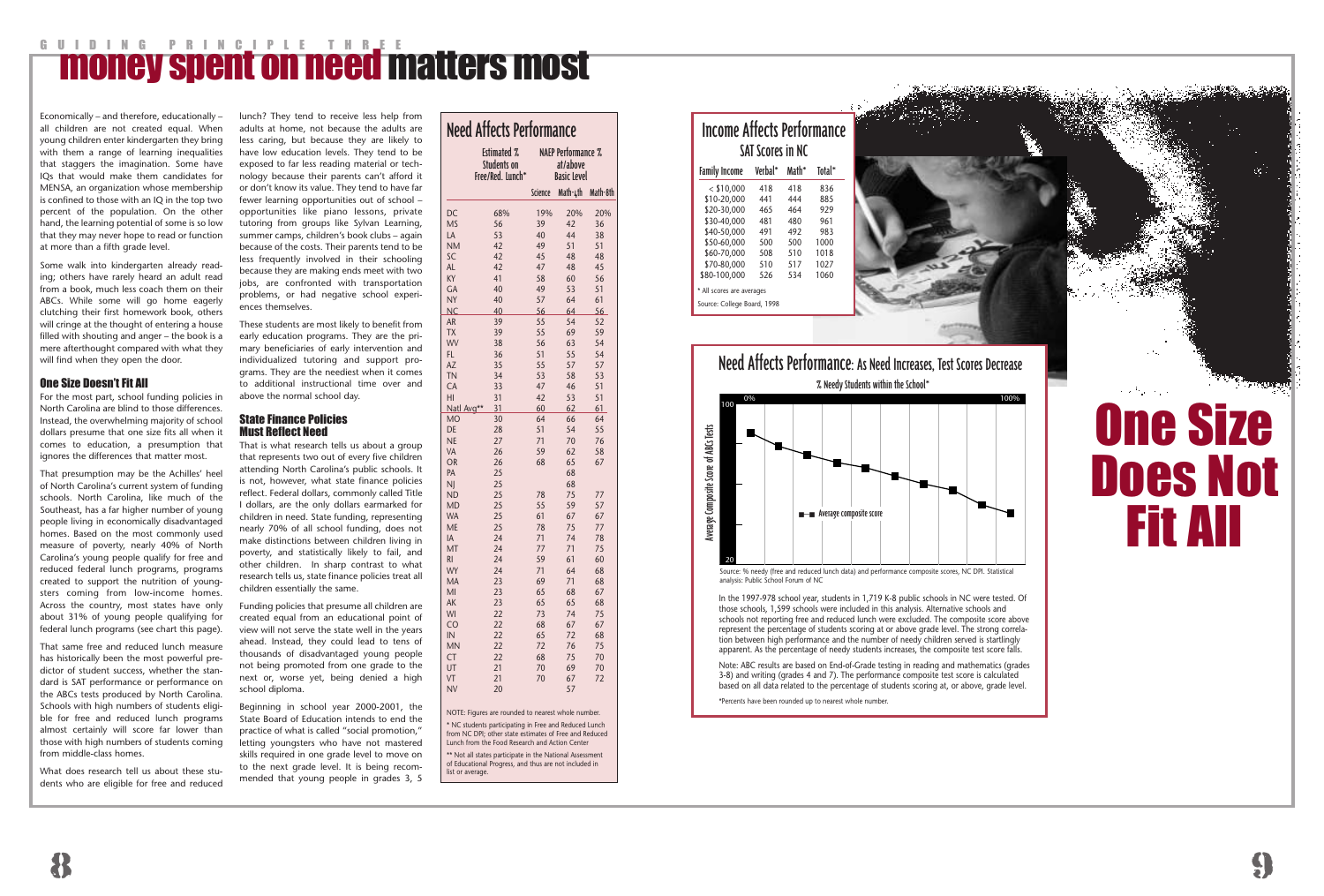10 11

and 8 must pass end-of-grade tests in basic areas such as reading and mathematics before they can move on to grades 4, 6 and 9. At the high school level, beginning in 2000-2001, young people must have passed several requirements, including the tenth grade basic competency test, before they can receive a diploma.

This shift in state policy, although a commendable step toward establishing meaningful standards, could have a profound impact on the nearly 40% of North Carolina's school population who live in disadvantaged homes. On the other hand, if state policymakers acknowledged that these students need additional learning assistance, funding policies could anticipate the consequences of massive failure rates and make appropriate adjustments now.

### Weighted Funding

The most logical adjustment would have money following need. In the case of the almost 40% of North Carolina students coming from disadvantaged homes, that could translate into funding policies that "weighted" funding for children who almost certainly will need more individual attention and time if they are to succeed.

As the chart on pages 12-13 illustrates, such a funding change would target money directly to schools and school systems based on how many disadvantaged young people they serve. A system such as Halifax County – a county in which 84% of the young people qualify for free and reduced lunch – would be the prime beneficiary of such a policy change. Conversely, the Chapel Hill-Carrboro schools which have only 17% of their students living in disadvantaged homes would benefit the least. Unlike "need blind" funding policies, weighted funding for disadvantaged students would have money follow need.

If such a weighted funding strategy were to be adopted, the state could ensure that remediation and enrichment programs were in place before students face the consequences of a cessation of social promotion. Returning to guiding principle two, how the state invests its dollars is as important as how many dollars are invested.

In this example, if the state were to require that schools create programs focused on those students most at risk of falling behind

or being denied a high school diploma, a weighted funding strategy could dramatically increase the probability of lessening an otherwise predictable, and massive, failure rate.

### Funding the Exceptional Child

There is yet another category of needy young people that present an equally vexing funding problem – that category includes the 249,828 young people who have been identified as requiring exceptional children's services.

The legal definition of "exceptional" is broad.

In North Carolina, it

ranges from students identified as being "hearing impaired" to "orthopedically impaired," from "multi-handicapped" students to students who are identified as "learning disabled." Whatever the label – there are 16 different categories of exceptional children's needs – schools are confronted with nearly 250,000 children who require something over and above that which is needed by "normal" children.

Florida's Weighted Funding for Exceptional Children

> per Child \$4,070 2 \$6,288 3 \$9,976 \$12,446 5 \$20,820

How do our funding policies accommodate those differences? Poorly. For openers, state policies put a "cap" or "lid" on the number of exceptional children who will

receive funding for exceptional children's programs. According to state policy, funding for no more than 12.5% of the student population will be provided, regardless of the number of children eligible to receive such services.

Further, the funding provided for students identified as having special needs is the same, regardless of their needs. For each child identified as requiring special services a school system receives \$2,346.29, regardless of whether the child has a minor learning disability requiring limited attention or whether full-time nursing care.

Not surprisingly, those funding policies, again a reflection of "one-size-fits-all" (no

### county shall exceed more than 12.5%), defy reality. Fifty-nine counties were at their "maximum quota" in 1997-98. Almost onehalf of the school systems, 58 to be exact, have more than 12.5% requiring service. For example, Wake County had 13% identified as requiring exceptional children's services. For those counties, the choice is to violate federal and state law by not identifying all exceptional children or not providing the appropriate level of services (running the risk of substantial loss if a case comes to court), or to provide the services using local dollars.

Wake, as an example, helps fund exceptional children's programs with \$8.2 million from local funds (1997-98). Ironically, over 50% of North Carolina's school systems reported the number of identified exceptional children being at exactly the 12.5% cap.

# the child is wheel-chair bound and requires average in learning potential.

### Florida: A Leader in Weighted Funding

Many states have recognized that "one-size-fitsall" funding policies simply do not work in the real world of public education. Florida has been a leader in the Southeast and in the nation by creating a "weighted funding scale" that provides funds based on need.

Schools in Florida do not receive the same allocation for a student suffering a mild learning disability as they would for a wheel-chair bound student needing full-time nursing care; instead, they could potentially receive \$4,070 for one and up to \$20,820 for another (see chart this page).

### Funding for Academically Gifted

In similar fashion, North Carolina's funding policies presume one size will fit all when it comes to Academically Gifted (AG) programs – programs which can only be entered if a student is tested and found to be well above

Today's policies say that a school system will receive Academically Gifted funding for no

Funding Funding

The level of services each child receives is determined by the Individualized Education Plan and takes into account a matrix of services including curriculum, behavior, health care, language, and independent living needs. The level of services will range from services to children suffering from a learning disorder to those suffering from

multiple disabilities.

In comparison, the funding level for all exceptional children in NC is \$2,346.29 per identified child (up to 12.5% of the district's student population) in addition to the usual and customary state funds provided per student for the school system. Source: Financial Management Section, Florida Department of Education, 10/16/98

Economically, and therefore, educationally, all children are not created equal.

more than four percent of the school population, regardless of the number of children found to be eligible for AG courses. Such policies ignore the fact that some fortunate systems, such as Chapel Hill-Carrboro, are drawing students from areas populated by the Research Triangle and university families who are among the most educated in the country. Not surprisingly, Chapel Hill-Carrboro and many other school systems have far more than four percent of their student population testing AG eligible. Again, if they are to be served, it is local money that will make up the difference.

### In Summary

In the case of children diagnosed as requiring exceptional children's programs, Florida's weighted approach provides a useful roadmap. The state could devise a weighted funding scale that would ensure that money followed need far more closely than it does today.

With that, limitations or caps on funding for students requiring exceptional children's programs make no more sense than those that fail to recognize some counties are likely to have more than four percent of their student population qualify for the Academically Gifted programming.

"One-size-fits-all" funding policies built on the presumption that all children were created equal when it comes to education do not stand up to a real world test, especially in a state where nearly 40% of its 1.2 million students come from low income homes.

A framework for aligning school funding to the goals of high-performing schools would have money follow need.

- General per pupil allocations would differentiate between students living in poverty and those who do not.
- "One-size-fits-all" exceptional children's policies would be replaced with weighted funding formulas which would ensure that appropriate dollars follow special needs. At the same time, artificial spending "caps" would be removed and needs would be funded at appropriate levels.

| Exceptional Children's Funding* |                    |                             |                              |  |  |  |
|---------------------------------|--------------------|-----------------------------|------------------------------|--|--|--|
|                                 | # LEAs<br>Over Cap | Avg. # Students<br>Over Cap | Total # Students<br>Over Cap |  |  |  |
| 1996-97                         | 50                 | 69                          | 3,453                        |  |  |  |
| 1997-98                         | 52                 | 73                          | 3,783                        |  |  |  |
| 1998-99                         | 58                 | 90                          | 5.231                        |  |  |  |

• There are 117 public school systems in North Carolina. NOTE: It is important to note that NO LEA is below the cap.

Source: Exceptional Children, DPI

# School Systems over 12.5% Cap for Exceptional Children's Funding\*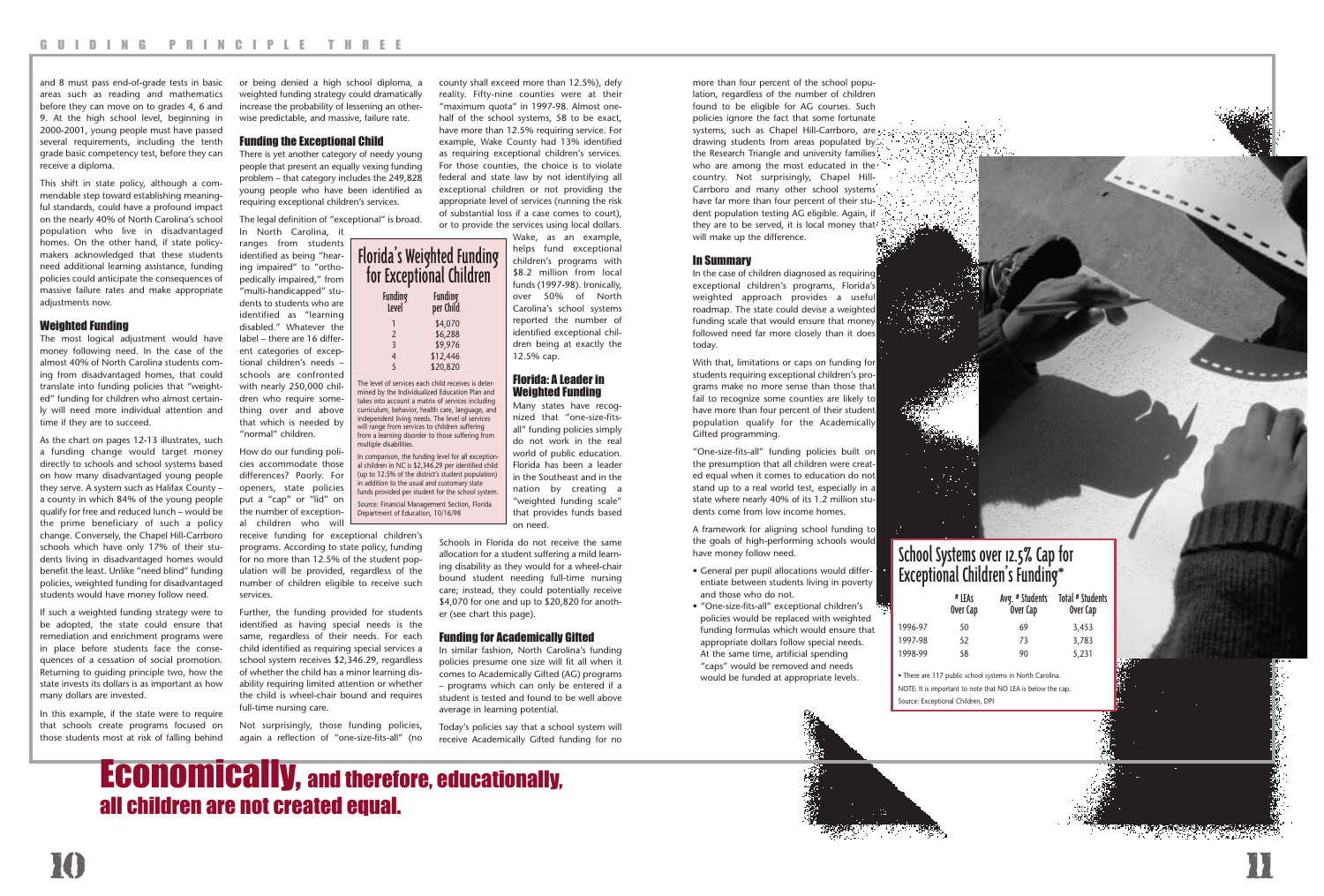**FREE**<br> **Aligning**<br> **funding**<br> **of high-p**<br> **schools**<br> **money for the school of high-particle** Guiding Principle THREE Aligning school funding to the goals of high-performing schools would have money follow need.

13



An Example of Weighted Funding AVERAGE STATE FUNDING PER PUPIL \$3,554 POSSIBLE WEIGHTED FUNDING PER PUPIL \* \$4,265 DIFFERENCE IN FUNDING PER PUPIL \$711

# The Control of Weighted Funding<br>
MESS MONTH (Weighted Funding<br>
MESS MONTH (Weighted Funding<br>
MESS MONTH (Weighted Funding<br>
MESS MONTH (Weighted Funding<br>
MESS MONTH (Weighted Funding<br>
MESS MONTH (Weighted Funding<br>
MESS MONT **One Size<br>Does Not** Fit All

|                 | <b>School</b><br>System              | No. of<br><b>Students</b> | $7.$ on<br>Free/Red.<br>Lunch | <b>Total Extra</b><br><b>Funding</b><br>(1.2) | Extra<br><b>Funding</b><br>per Student | School<br>System                       | No. of<br><b>Students</b> | $%$ on<br>Free/Red.<br>Lunch | <b>Total Extra</b><br><b>Funding</b><br>(1.2) | Extra<br><b>Funding</b><br>per Student |
|-----------------|--------------------------------------|---------------------------|-------------------------------|-----------------------------------------------|----------------------------------------|----------------------------------------|---------------------------|------------------------------|-----------------------------------------------|----------------------------------------|
|                 | Halifax Co.                          | 6,517                     | 84%                           | \$3,866,259                                   | \$593                                  | Alleghany Co.                          | 1,460                     | 41                           | \$421,528                                     | 289                                    |
|                 | Hertford Co.                         | 4,332                     | 80                            | 2,475,856                                     | 572                                    | Person Co.                             | 5,766                     | 40                           | 1,644,884                                     | 285                                    |
|                 | Bertie Co.                           | 3,907                     | 79                            | 2,199,339                                     | 563                                    | Lee Co.                                | 8,584                     | 40                           | 2,446,711                                     | 285                                    |
|                 | <b>Weldon City</b>                   | 1,196                     | 79                            | 671,744                                       | 562                                    | Rutherford Co.                         | 10,295                    | 40                           | 2,932,215                                     | 285                                    |
|                 | Northampton Co.                      | 4,012                     | 78                            | 2,233,459                                     | 557                                    | Durham Public Schools                  | 29,136                    | 40                           | 8,227,973                                     | 282                                    |
|                 | Robeson Co.                          | 24,137                    | 73                            | 12,481,640                                    | 517                                    | Yancey Co.                             | 2,446                     | 40                           | 688,093                                       | 281                                    |
|                 | Jones Co.                            | 1,635                     | 69                            | 801,828                                       | 490                                    | Moore Co.                              | 10,588                    | 39                           | 2,919,420                                     | 276                                    |
|                 | Warren Co.                           | 3,314                     | 69                            | 1,612,896                                     | 487                                    | Macon Co.<br>Guilford Co.              | 4,018                     | 39<br>39                     | 1,107,489                                     | 276<br>276                             |
|                 | Tyrrell Co.                          | 781                       | 67                            | 370,348                                       | 474                                    | Caldwell Co.                           | 60,002<br>11,908          | 38                           | 16,531,295<br>3,197,358                       | 269                                    |
|                 | Columbus Co.                         | 7,418<br>3,074            | 67<br>65                      | 3,516,525<br>1,425,945                        | 474<br>464                             | Roanoke Rapids City                    | 3,172                     | 38                           | 850,875                                       | 268                                    |
|                 | Lexington Co.<br>Hyde Co.            | 697                       | 64                            | 317,745                                       | 456                                    | Charlotte-Mecklenburg                  | 95,651                    | 38                           | 25,642,842                                    | 268                                    |
|                 | Washington Co.                       | 2,731                     | 64                            | 1,238,994                                     | 454                                    | Jackson Co.                            | 3,647                     | 38                           | 971,718                                       | 266                                    |
|                 | Perquimans Co.                       | 1,947                     | 64                            | 882,152                                       | 453                                    | Asheboro City                          | 4,215                     | 37                           | 1,111,754                                     | 264                                    |
|                 | Anson Co.                            | 4,562                     | 63                            | 2,042,954                                     | 448                                    | Kings Mountain City                    | 4,351                     | 36                           | 1,125,260                                     | 259                                    |
|                 | Thomasville City                     | 2,365                     | 62                            | 1,049,200                                     | 444                                    | Burke Co.                              | 13,922                    | 36                           | 3,596,850                                     | 258                                    |
|                 | Hoke Co.                             | 5,971                     | 62                            | 2,623,710                                     | 439                                    | Newton-Conover                         | 2,773                     | 36                           | 715,816                                       | 258                                    |
|                 | Vance Co.                            | 7,877                     | 62                            | 3,451,128                                     | 438                                    | Clay Co.                               | 1,289                     | 36                           | 331,251                                       | 257                                    |
|                 | Edgecombe Co.                        | 7,954                     | 62                            | 3,476,718                                     | 437                                    | Wilkes Co.                             | 9,888                     | 36                           | 2,498,603                                     | 253                                    |
|                 | Scotland Co.                         | 7,242                     | 61                            | 3,120,588                                     | 431                                    | Johnston Co.                           | 18,350                    | 35                           | 4,620,460                                     | 252                                    |
|                 | Greene Co.                           | 3,026                     | 60                            | 1,283,066                                     | 424                                    | Carteret Co.                           | 8,433                     | 35                           | 2,106,930                                     | 250                                    |
|                 | Bladen Co.                           | 5,842                     | 59                            | 2,428,229                                     | 416                                    | Rockingham Co.<br>Alamance Co.         | 14,584<br>19,402          | 35<br>35                     | 3,619,597<br>4,809,543                        | 248<br>248                             |
|                 | Sampson Co.<br>Swain Co.             | 7,481<br>1,544            | 58<br>57                      | 3,070,829<br>629,093                          | 410<br>407                             | Winston-Salem/Forsyth                  | 41,945                    | 35                           | 10,275,903                                    | 245                                    |
|                 | Whiteville City                      | 2,840                     | 57                            | 1,147,296                                     | 404                                    | New Hanover Co.                        | 21,619                    | 34                           | 5,282,963                                     | 244                                    |
|                 | Martin Co.                           | 5,081                     | 57                            | 2,052,195                                     | 404                                    | Rowan-Salisbury                        | 19,659                    | 34                           | 4,760,495                                     | 242                                    |
|                 | Richmond Co.                         | 8,246                     | 57                            | 3,328,153                                     | 404                                    | Haywood Co.                            | 7,600                     | 33                           | 1,776,389                                     | 234                                    |
|                 | Wilson Co.                           | 11,603                    | 56                            | 4,593,448                                     | 396                                    | Gaston Co.                             | 29,496                    | 33                           | 6,882,353                                     | 233                                    |
|                 | <b>Clinton City</b>                  | 2,513                     | 56                            | 991,622                                       | 395                                    | Currituck Co.                          | 3,004                     | 33                           | 695,912                                       | 232                                    |
|                 | Pasquotank Co.                       | 6,213                     | 55                            | 2,436,049                                     | 392                                    | Cleveland Co.                          | 8,963                     | 33                           | 2,073,520                                     | 231                                    |
|                 | Chowan Co.                           | 2,603                     | 54                            | 1,007,260                                     | 387                                    | Iredell-Statesville                    | 15,101                    | 32                           | 3,440,466                                     | 228                                    |
|                 | Duplin Co.                           | 8,396                     | 53                            | 3,180,298                                     | 379                                    | Surry Co.                              | 8,016                     | 32                           | 1,815,485                                     | 226                                    |
|                 | Cumberland Co.                       | 50,530                    | 51                            | 18,457,671                                    | 365                                    | Chatham Co.<br>Polk Co.                | 6,695<br>2,260            | 32<br>31                     | 1,505,559<br>503,986                          | 225<br>223                             |
|                 | Gates Co.<br>Nash-Rocky Mount        | 2,002<br>17,709           | 51<br>51                      | 720,081<br>6,359,175                          | 360<br>359                             | Mount Airy City                        | 2,004                     | 31                           | 446,408                                       | 223                                    |
|                 | Montgomery Co.                       | 4,335                     | 51                            | 1,555,318                                     | 359                                    | Union Co.                              | 19,593                    | 31                           | 4,348,208                                     | 222                                    |
|                 | Avery Co.                            | 2,526                     | 50                            | 903,478                                       | 358                                    | McDowell Co.                           | 6,146                     | 31                           | 1,348,463                                     | 219                                    |
|                 | Beaufort Co.                         | 7,482                     | 50                            | 2,653,566                                     | 355                                    | Camden Co.                             | 1,213                     | 30                           | 261,589                                       | 216                                    |
|                 | Mitchell Co.                         | 2,357                     | 49                            | 816,755                                       | 347                                    | Henderson Co.                          | 11,310                    | 30                           | 2,433,916                                     | 215                                    |
|                 | Lenoir Co.                           | 10,290                    | 48                            | 3,530,031                                     | 343                                    | Stanly Co.                             | 9,788                     | $30\,$                       | 2,084,183                                     | 213                                    |
|                 | Wayne Co.                            | 19,255                    | 48                            | 6,571,716                                     | 341                                    | Lincoln Co.                            | 9,994                     | 29                           | 2,053,617                                     | 205                                    |
|                 | Cherokee Co.                         | 3,573                     | 48                            | 1,216,958                                     | 341                                    | Buncombe Co.                           | 24,862                    | 28                           | 4,897,688                                     | 197                                    |
|                 | Pamlico Co.                          | 1,836                     | 48                            | 624,118                                       | 340                                    | Transylvania Co.                       | 3,996                     | 27                           | 778,370                                       | 195                                    |
|                 | Harnett Co.                          | 15,079                    | 48                            | 5,101,699                                     | 338                                    | Randolph Co.<br>Yadkin Co.             | 16,097                    | 27                           | 3,063,720                                     | 190                                    |
|                 | Ashe Co.                             | 3,340                     | 47                            | 1,124,549                                     | 337                                    | Stokes Co.                             | 5,612<br>7,018            | 27<br>26                     | 1,058,441<br>1,310,789                        | 189<br>187                             |
|                 | <b>Shelby City</b><br>Pender Co.     | 3,744<br>6,091            | 47<br>47                      | 1,257,476<br>2,037,267                        | 336<br>334                             | Watauga Co.                            | 4,845                     | 26                           | 893,526                                       | 184                                    |
|                 | Graham Co.                           | 1,239                     | 46                            | 406,600                                       | 328                                    | Alexander Co.                          | 5,220                     | 25                           | 932,622                                       | 177                                    |
|                 | Franklin Co.                         | 7,126                     | 46                            | 2,315,206                                     | 325                                    | Dare Co.                               | 4,484                     | 25                           | 783,346                                       | 175                                    |
| <b>001</b>      | Craven Co.                           | 15,110                    | 45                            | 4,865,700                                     | 322                                    | Orange Co.                             | 6,040                     | 25                           | 1,054,887                                     | 175                                    |
|                 | Madison Co.                          | 2,536                     | 45                            | 811,779                                       | 320                                    | Mooresville City                       | 3,586                     | 24                           | 604,925                                       | 169                                    |
| <b>IG goals</b> | Brunswick Co.                        | 9,776                     | 45                            | 3,105,660                                     | 318                                    | Catawba Co.                            | 14,840                    | 23                           | 2,400,507                                     | 162                                    |
|                 | Kannapolis City                      | 4,025                     | 45                            | 1,272,404                                     | 316                                    | Cabarrus Co.                           | 17,119                    | 22                           | 2,718,963                                     | 159                                    |
| Drming          | <b>Asheville City</b>                | 4,241                     | 44                            | 1,329,982                                     | 314                                    | Wake Co.                               | 87,950                    | 22                           | 13,928,199                                    | 158                                    |
|                 | Pitt Co.                             | 19,372<br>4,409           | 44<br>44                      | 6,064,176                                     | 313<br>312                             | Davie Co.<br>Davidson Co.              | 5,304<br>18,343           | 21<br>19                     | 792,587<br>2,524,904                          | 149<br>138                             |
| <b>IId have</b> | <b>Hickory City</b><br>Granville Co. | 7,752                     | 43                            | 1,374,765<br>2,342,929                        | 302                                    | Elkin City                             | 1,055                     | 18                           | 135,770                                       | 129                                    |
|                 | Caswell Co.                          | 3,553                     | 41                            | 1,034,272                                     | 291                                    | Chapel Hill-Carrboro City              | 8,197                     | 17                           | 982,381                                       | 120                                    |
| w need.         | Onslow Co.                           | 21,108                    | 41                            | 6,099,007                                     | 289                                    |                                        |                           |                              |                                               |                                        |
|                 |                                      |                           |                               |                                               |                                        | Total Extra Funding/Avg. Extra/Student |                           |                              | \$342,928,409                                 | \$313                                  |

Note: This is an example only. The local impact of weighted funding for at-risk students would decrease or increase depending on the funding ratio. Source: NC DPI, data is based on the December 1997 Free/Reduced Lunch Count. Note: figures are rounded to the nearest whole number.

### Weighted Funding for At-Risk Students: A Cost Model

\* Represents weighted funding of 1.2 for those students eligible for free and reduced lunch.

The example above is expanded at the right to reflect how weighted funding would affect each school district in North Carolina.The cost model to the right is also based upon a weighted funding of 1.2. The most recent average state funding figures available from DPI are from 1996-97.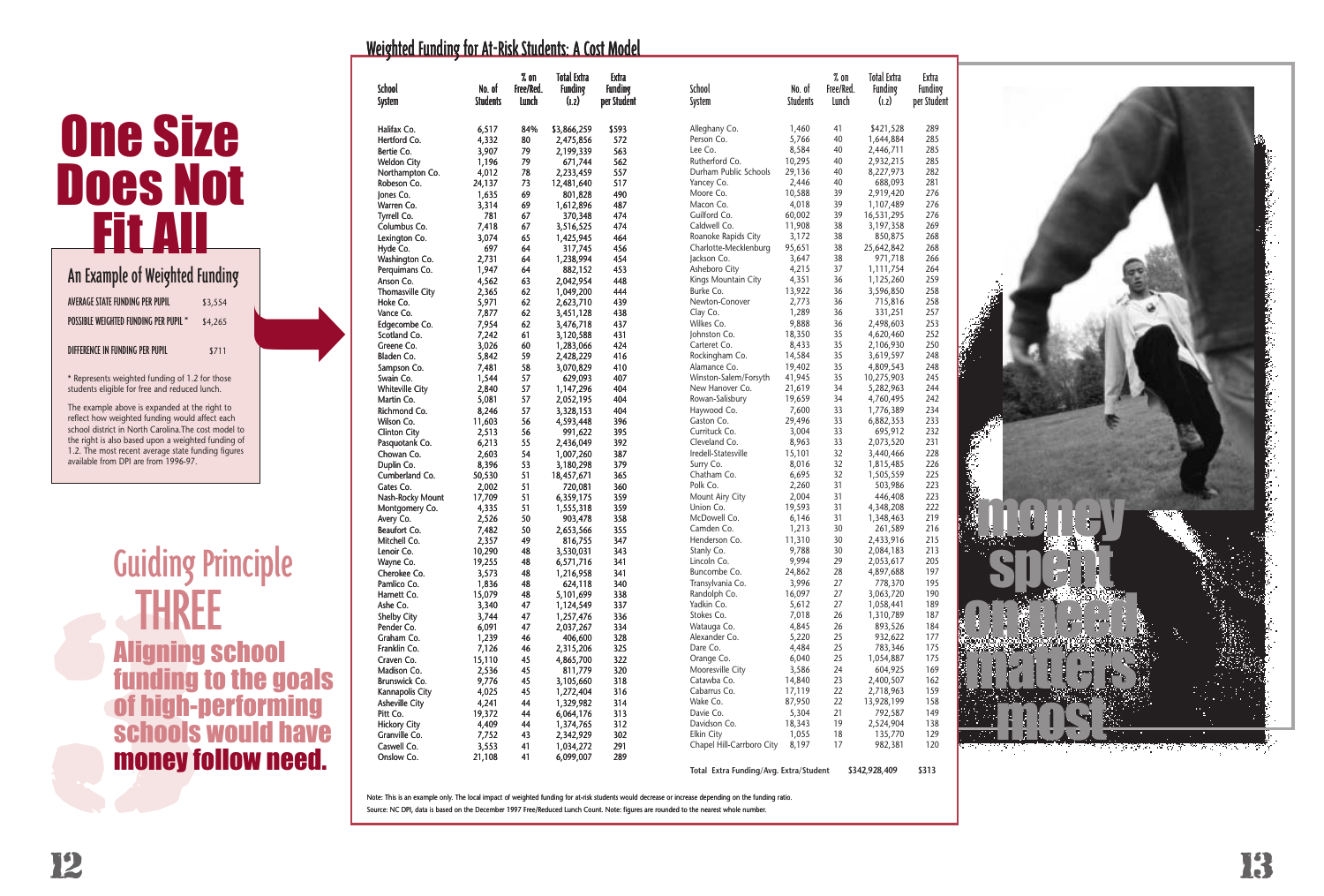# **the definition of "basic" matters**

Virtually any research on investments that matter places additional time for learning near the top of the list. Common sense would suggest, and research validates, that the more time one spends on learning, the more one learns. It is ironic that it took the threat of school takeovers and principal and teacher dismissals to prod some schools in North Carolina into applying this common sense strategy. In most of the low-performing schools that registered dramatic gains over last year's ABCs testing results, time is now being used differently and better.

### Using Time Better

Many schools are offering before- and afterschool tutoring to students who are falling behind in basic areas such as reading and mathematics. Some are offering Saturday morning classes, a practice that is common for all children in some countries, such as Japan.

Some schools are expanding summer school offerings while others are finding ways to individualize instruction and offer tutoring to students during the school day. Some are even employing private tutoring services like Sylvan Learning to give students the additional learning help that they need.

Time matters and, as some schools are finding, time translates into higher student achievement. Many schools are also finding creative ways to use time differently – both during the school day and by using staff differently. Title I teachers, for instance, could be scheduled to arrive at school two hours after students and remain for an additional two hours in the afternoon. "Flex-time,"

common within the private sector, is an example of how schools could creatively find ways to deliver more instruction within the

# bounds of existing resources.

For North Carolina, time may hold the key to unlocking higher performance levels. As noted earlier, research finds that students who live in disadvantaged homes are the most likely to benefit from additional instructional time, regardless of where or how that time is found.

### More Time for Staff Development and Classroom Planning



There is another important side to the time issue. Few dispute the growing need for quality staff development and for additional time for teachers to sharpen their instructional plans and prepare for their classes. Time, or the lack of it, is one of the major barriers to either staff development or improved classroom planning. Research finds that staff development tacked onto the end of a full day of teaching, or staff development which is a "one-shot" event not reinforced by subsequent follow-up, does not matter much, if at all.

# GUIDING PRINCIPLE FIVE

The General Assembly recognized the need for additional time for teachers to work and to train when they passed a vacation day "buy back" bill that makes it possible for schools to convert current vacation days into staff development and planning days. The General Assembly also made changes to the school calendar, allowing for more flexibility in the length of the school day and school

the goals of high-performing schools must enable

time limitations imposed by today's school calendar. year. These changes will help, but they will not completely solve the problem.

Thus, the definition of "basic" was different in 1983 from what it is today. Advanced courses in mathematics and science were not considered "basic" in the BEP. Nor were advanced language courses funded under the BEP. Technology classes, now considered basic in the ABCs, were yet to be introduced in most schools in 1983; nor were they included as part of the Basic Education Program

### Guiding Principle Five: Acknowledging that Time Matters

Time for instruction matters, especially for students who need the most help. Time for teachers matters, especially time spent on quality staff development focused on teaching better. The recognition that time matters leads to guiding principle five: A framework for a system of school funding aligned with the goals of high-performing schools must enable schools to overcome the time limitations imposed by today's school calendar.

- Additional funding for students from disadvantaged homes should be earmarked in such a way that the students who need additional instructional time the most receive it.
- The state should work toward extending teacher contracts for a significant portion of the teacher workforce, if not for the entire teacher workforce. A portion of that time should be devoted to providing more instructional time for all students; the balance of it should be devoted to providing staff development and planning time for teachers. If, for instance, teacher contracts were extended for an additional month (to 11 months instead of today's 10 months), it would be possible to extend student instruction from today's 180 days to 190 days while providing 10 additional days for teacher training and planning.

### The *Leandro* Decision Defines "Basic" July 24, 1997

In 1984, the North Carolina General Assembly was presented the Basic Education Program – a program acclaimed at the time for being one of the farthest reaching, progressive educational measures in the state's history. Enacted in 1985, the Basic Education Program, commonly called the BEP, was a minimum foundation plan intended to establish a common basic education foundation in every school in North Carolina. The plan envisioned over \$800 million of new resources being pumped into the educational system over a multi-year period.

Unfortunately, because of an economic down turn and changes in political priorities, the BEP was never fully-funded. However, even if it had been fully-funded, today it would be subject to criticism because of an evolving definition of what is "basic."

### Defining "Basic " in the 90's

When the plan was being drawn up, for instance, technology usage was just beginning in the private workplace, much less in schools. The Internet was largely unknown outside of the scientific, research, and defense communities. Few could have predicted a day when access to and dependence on technology would become as American as apple pie.

However, the drive for high standards had not yet begun. In 1983, the political and educational community wanted to lift North Carolina out of the test score basement. Aspirations were limited to not wanting to be 50th on SAT scores. People had yet to begin talking about "world class" educational standards.

Public accountability plans that would put a spotlight on student achievement were not introduced until 1989 when the School Improvement and Accountability Act was passed. Again, the drive to close the gap between high- and low-performing schools had not begun. Few were talking about the need to have all children, not just those going to college, take challenging, advanced coursework.

In *Leandro v. the State of North Carolina*, the Supreme Court in 1997 ruled that the legal challenge to the constitutionality of today's funding system had merit and deserved to be heard. For the first time in the state's history, the Court declared that every child has a right to a "sound basic education" and the Court defined the minimal constitutional requirement of that right. Its four-point definition makes frequent reference to preparing young people for the work world.

In 1983, modern workforce preparation programs were in their infancy. Cosmetology was the most popular vocational education course offered in high schools. Today, through programs like North Carolina's JobReady program, traditional vocational programs have been completely revamped. School systems are establishing career centers, a foreign concept to most in 1983. Schools are offering many courses which did not exist in 1983, such as technical course work leading to certificates in computer networking and repair.

In the 1990s other schools began offering new formal job apprenticeships through cooperative arrangements with local businesses. Not surprisingly, the BEP is silent on workforce preparation, not considered a "basic" in the early eighties.

Also largely missing in 1983 was reference to Spanish-speaking or Asian-speaking young people. Today, North Carolina schools are serving over 25,000 students who are growing up in homes where English is not the primary language. With good reason, funding for non-English speaking students was not a BEP "basic." Today it is.

### New Basics Lead to Fourth Guiding Principle

These examples of "new basics" – funding for advanced courses in areas like science and mathematics, technology, workforce preparation and limited English proficiency – lead to the fourth guiding principle: A framework for aligning school spending policies to the goal of creating a system of high-performing schools must begin with a reassessment of what is a "sound basic education," of what matters.

- The correlation between high performance and challenging, advanced coursework dictates a reassessment of state funding policies that currently require local government to shoulder costs related to advanced mathematics, language and science courses.
- Increasing demand for and sophistication in workforce preparation necessitate a redesign of state paradigms regarding the "basics" and what was historically considered vocational education.
- Changing demographics bring with them changing needs. The state needs to overhaul policies related to special populations, especially for young people whose primary language is not English.

"We conclude that Article I, Section 15 and Article IX, Section 2 of the North Carolina Constitution combine to guarantee every child of this state an opportunity to receive a "sound basic education" in our public schools. For purposes of our Constitution, a "sound basic education" is one that will provide the student with at least:

- Sufficient ability to read, write, and speak the English language and a sufficient knowledge of fundamental mathematics and physical science to enable the student to function in a complex and rapidly changing society
- Sufficient fundamental knowledge of geography, history, and basic economic and political systems to enable the student to make informed choices with regard to issues that affect the student personally or affect the student's community, state, and nation
- Sufficient academic and vocational skills to enable the student to successfully engage in post-secondary education or vocational training
- Sufficient academic and vocational skills to enable the student to compete on an equal basis with others in further formal education or gainful employment in contemporary society.

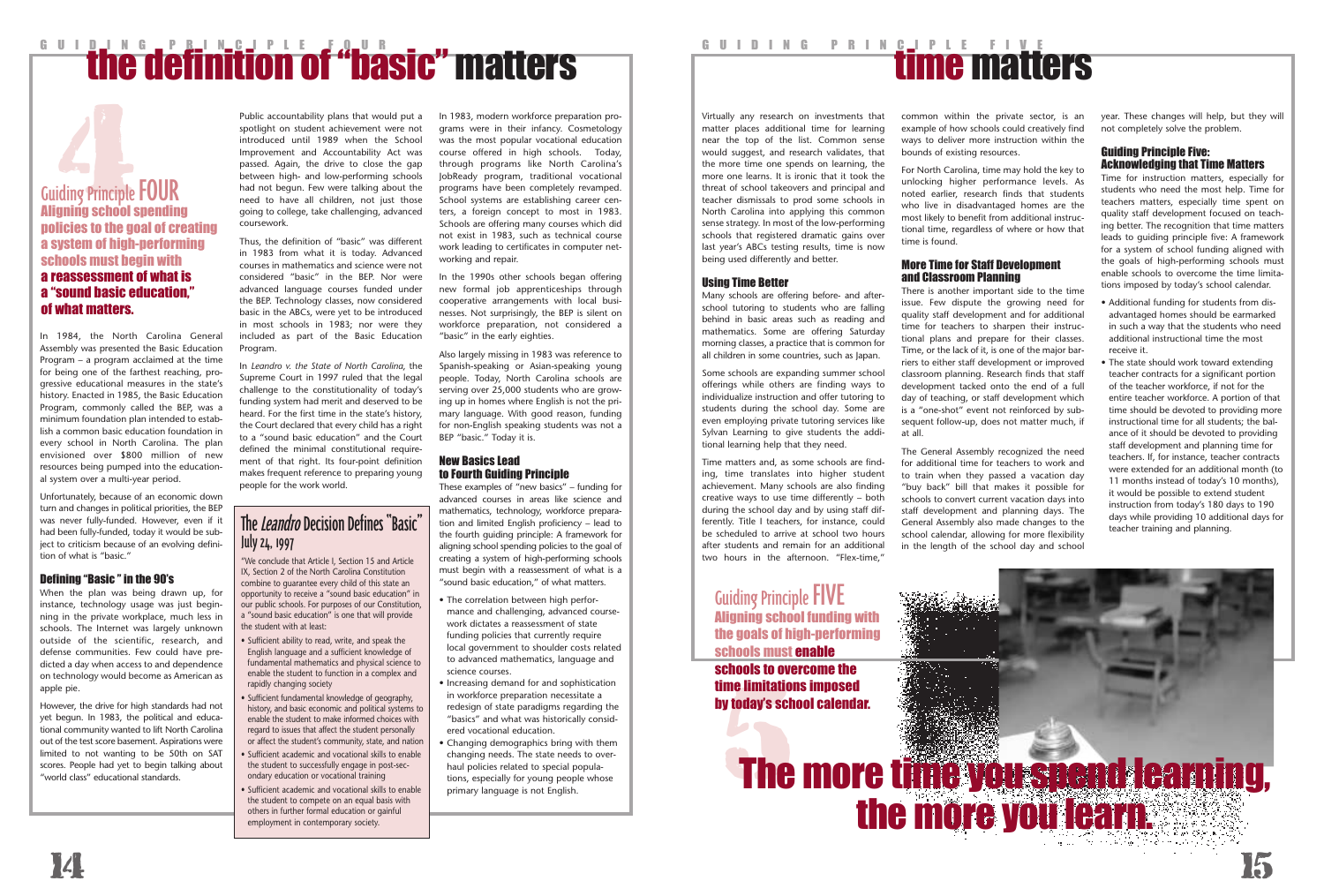# **GUIDING PRINCIPLE SIX**<br> **Teaching matters**

Throughout this document, reference to smaller schools has appeared. It appeared first in the context of the country's most respected prep schools which serve, on average, less than 200 students. The second and third references to small schools appeared in both the National School Boards Association recommendations contained in "What Works" and in the Educational Commission of the State's "ABCs of Investing in Student Performance." The fourth reference to small schools came in the context of polling data on what motivates parents to enroll their children in private or charter schools. Parents want smaller schools, schools in which children have a face and name.

- Research on school violence and vandalism finds small schools a better place to be.
- Research on educational outcomes finds small schools tend to reach higher performance levels.
- Research on customer satisfaction, in this case parents, finds that parents value smallness.

### Building the Wrong Size Schools

Yet, most school systems across North Carolina continue to build schools that customers don't want – schools that research says are too large. It is reminiscent of General Motors making cars larger and less fuel efficient in the seventies at the same time Japanese automakers carved out an enormous market share – a share that remains

lost today.

The analogy of General Motors building a product that consumers didn't want would have been largely meaningless prior to charter schools. With the advent of charter school competition to traditional public schools, however, the issue of smallness is no longer an abstract issue. It is not surprising that the highest number of charter schools can be found in Wake County, a county in which school enrollment is soaring as a result of growth and a philosophy of building large schools in the name of efficiency.



Having said that, counties like Wake are also facing unprecedented growth – Wake is adding 4,000-5,000 students per year, more than many small school systems enroll altogether. For systems to shift their building facility philosophies overnight is obviously impractical, especially for those that are pressed to find enough classroom space to house swelling student populations.

### A Need for Reassessment

In the long term, however, the philosophies driving school facility construction are in dire need of reassessment. Do all schools, for instance, need cafeterias? Could two small schools share facilities like gyms, auditoriums, or media centers? Could separate, but connected, schools be built around a hub that provides common services to all, in much the way modern airports are constructed? Could large schools be reorganized to be smaller "schools within a school?" These are the kinds of questions that need to be examined in light of the research documenting the benefits of smaller schools.

### Guiding Principle Seven: Acknowledging the Benefits of "Small"

### Need and Reward: A Negative **Correlation**

"Efficiency" and the "comprehensive high school" philosophy have been the two factors driving the move toward large schools. In the face of a growing body of knowledge, the Study Group offers guiding principle seven: A framework for aligning school spending to the goal of high-performing schools would place one-time school facility savings, or "efficiencies" second to the research-validated benefits of investing in smaller schools.

Disturbing research has been issued within<br>the last year that finds that the negative con-<br>sequences of exposing young people to poor<br>there is a negative correlation between need<br>teaching are more dire and long-lasting tha There is a negative correlation between need and reward. Communities with the greatest proportion of students coming from disadvantaged homes are frequently the communities that offer the lowest teacher salary supplements. Subsequently, the schools that need outstanding teachers are not competitive with more advantaged communities.

> Aligning school spending to the goal of high-performing schools would place one-time school facility savings, or "efficiencies" Principle SEVE<br>
> School spending<br>
> School spending<br>
> ace one-time sexting<br>
> avings, or "effice"<br>
> avings, or "effice" second to the research-validated benefits of investing in smaller schools.

# GUIDING PRINCIPLE SEVEN

# Guiding Principle SEVEN

the last year that finds that the negative consequences of exposing young people to poor teaching are more dire and long-lasting than had been expected. A child exposed to two consecutive years of inferior teaching can be set back for a lifetime of learning.

Anyone who has attended school knows intuitively that teaching matters. Some people have been fortunate enough to have had at least one teacher who made a profound impact. That teacher may have planted the seed that led one to attend college or instilled the love of a subject that led to a career choice. Conversely, too many people have had just the opposite experience – a teacher who dampened enthusiasm for learning or, worse yet, smothered ambitions.

What people intuitively know – that teaching matters – is reinforced by a growing body of research. The same research also finds that good teachers are least likely to be found in schools that face the greatest challenges. Isolated rural schools located in low-wealth counties, offering few amenities have a Herculean challenge when it comes to teacher recruitment and retention. Inner city schools, especially those located in unsafe neighborhoods, face similar challenges.

### Severe Teacher Shortages in Selected Areas

Because of the number of teachers needed to staff the classrooms of North Carolina – 76,815 in all – the personnel challenges facing the state are huge. In the simplest terms, it is first a question of supply and demand: North Carolina, like most states, has severe shortages of teachers in selected areas. Most pressing are exceptional children's programs, mathematics, science, media, and teachers for limited English-proficient students.

### Geographic Teacher Shortages

North Carolina also has geographic shortages, especially in low-wealth, rural areas lacking in quality of life factors such as housing options, shopping and entertainment opportunities, and proximity to colleges offering graduate programs. Large urban areas with high proportions of "at-risk" students also face serious teacher shortages. Geographic shortages are especially acute in northeastern North Carolina, where teachers willing to drive across the state line to the Virginia Beach/Norfolk area can immediately earn thousands of dollars more than they would in North Carolina. The same situation exists in the Charlotte area which must compete with higher paying districts in South Carolina.

### One Salary Schedule Doesn't Fit All

The state's salary schedule, like most of its funding policies, presumes one salary schedule fits all teachers. Competition for college graduates, especially in areas like mathematics and science is keen. To ask a math or science major to move into a job starting in the low twenties with little salary light at the end of the tunnel is to give the word "sacrifice" new definition. To ask a technology specialist to turn his or her back on thousands of highly-paid technology positions within the private sector to embrace a career in education is to give the word "sacrifice" even further definition. Because current teacher salary policies turn a deaf ear to the laws of supply and demand, young people are victimized by the lack of qualified teachers in hard-to-fill areas.

Currently, there are few incentives for teachers willing to acquire additional skills needed in a high-performance school.

### Guiding Principle Six: Recognizing the Centrality of Teaching

A framework for a system of funding aligned with the goal of high-performing schools must acknowledge the centrality of teaching. Good teaching matters most of all.

- State personnel policies should recognize that laws of supply and demand make it virtually impossible for education to create a pool of qualified teaching personnel in all
- areas under today's "one-size-fits-all" policies. • Salary schedules should be differentiated based on need and comparable pay in the private sector or in other areas of government. At a minimum, differentiate salary schedules in selective areas like mathematics, science, exceptional children, foreign languages, media services and technology, and determine whether higher salaries would lead to an increase in teacher supply within those areas.
- Study how similar states have responded to recruiting problems in low-wealth and rural areas and establish policies that would make critical shortage schools more competitive. For example, Mississippi recently established such a program and is

now offering qualified teachers a \$1,000 relocation bonus if they teach in critical need areas like the Mississippi Delta; further, the state will provide \$3,000 for a recruited teacher to use toward the purchase of a home or condominium if the teacher makes a three-year commitment to remain in the school system.

- Recognize and act on the need for recruiting adults with alternative, but high-quality, teacher preparation programs.
- In collaboration with the UNC system, private institutions of higher education, and the Community College system, the Department of Public Instruction should devise "skill sets," sequential staff development programs focused exclusively on strategies to teach basic course work more effectively. It should then devise delivery systems that would make the programs easily accessible through a combination of long-distance technology, collaboration with public and private colleges and universities and community colleges and on-site programs. Once the skill sets and delivery mechanism are in place, the state should create incentives that would serve as a motivator that would lead to large numbers of teachers acquiring skills related to the goals of high performance. Such programs should be included in pre-service college programs as well as for existing teachers.
- A concerted effort should be made by the State Board of Education, the UNC Board of Governors, and private institutions of higher education to assure that prospective teachers trained in the state's colleges and universities can pass the North Carolina licensure tests.
- The State Board of Education, in collaboration with the UNC Board of Governors and private institutions of higher education, should conceptualize high quality teaching as a developmental process, from recruitment to retirement, and align existing local and state programs and resources to support advancement throughout teachers' careers.

### Aligning school funding with the goal of high-performing schools must acknowledge that good teaching matters most of all. Guiding Principle SIX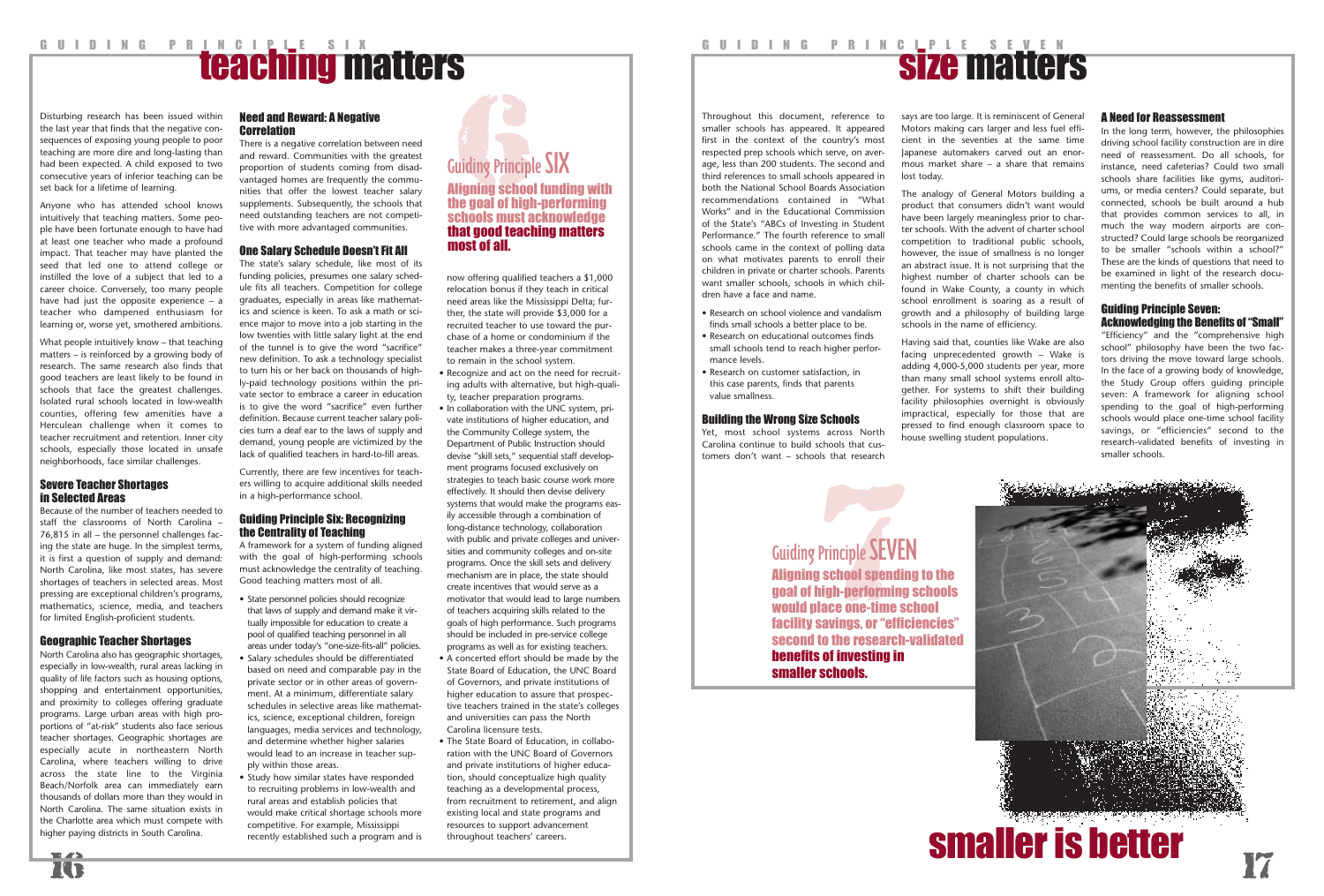# **defining responsibility matters**



In offering these guiding principles, the Public School Forum is mindful that money, regardless of how much or how well intentioned it is, will not make the student performance difference without strong, focused, goal-oriented, responsible school leadership.

Study after study documents the impact a strong principal can have on a school building. Conversely, a weak or autocratic principal can demoralize even the most successful school faculty in a matter of months. In similar fashion, front-office administrators who have the vision to imagine what additional resources can do, can translate additional

state dollars into programs that make a difference for young people. Administrators, on the other hand, who lack vision can pour new resources into new school buildings in which teaching continues to be delivered in

old, and ineffective, ways.

For the state, differences in the quality of local leadership creates a never-ending dilemma when providing additional resources. In many districts, additional money will be spent effectively and with results. In some, it will make little, if any, impact. Knowing that, the state must find a balance between honoring its commitment to return control to the local level and attempting to ensure that additional dollars make the desired impact on student performance.

### Building Strong Local Leadership

There is a middle ground between sending resources with "strings attached" and sending it with no direction at all. The state has already begun offering training programs for principals and administrators in low-performing schools and in those facing the greatest student challenges. Such training needs to intensify.

The state is also focusing its energies into identifying best and promising practices that

give school leaders a roadmap for success. These "best practices" need to be widely disseminated to all school leaders, and they need to go beyond traditional instructional programs and include best practices in parental involvement, in working with local and state agencies dealing with problems related to families, and in making additional instructional time available to young people who need it the most – all practices that research finds make a difference, especially to young people from disadvantaged homes.

### Guiding Principle Nine: A Call for Shared Leadership Responsibility

The state must assume shared leadership responsibility in ensuring that local school administrators have the tools, the training, and the models they need to succeed in this era of high-stakes consequences. It is not a time for the state to return to top-down, micro-management of schools. Rather, it is a time to focus on building the capacity of schools, school administrators, and communities across North Carolina; it is a time for the state to assume its own accountability by focusing on capacity building programs for school leaders.



The state must assume shared leadership in ensuring that local school administrators have the tools, training, and models needed to succeed in this era of high-stakes consequences.

The relationship of one governing body to another is frequently strained, whether it is the relationship of the General Assembly to the State Board of Education; or, the relationship of the General Assembly and State Board of Education to local county commissioners or locally-elected school board members. New directives issued at the state level frequently lead to charges of "unfunded mandates" by locally elected officials charged with carrying them out.

### A Need to Re-examine Roles of State and Local Government

At the local level, more and more communities have recently witnessed finger pointing and accusations between county commissioners and school board members locked in a stalemate over school funding issues related to school facilities and programs. Part of the tension that exists could be prevented if the state were to conduct a serious reassessment of roles and responsibilities. Over time, the roles and responsibilities of state and local government in the school funding arena become blurred or ill-defined.

> ding Principle<br>
> EIGHT<br>
> Aligning school spen<br>
> with the goal of high Aligning school spending performance would require having roles and responsibilities of state and local government clearly defined. EIGHT

# **Guiding Principle NINE**

The technology phenomenon is once again a useful example of the need to re-examine roles in funding schools. The state's policies now presume that local government will shoulder the responsibility for upkeep of buildings – in short, pay the utilities, keep the lights burning, make sure the water is running, while the state assumes the educational program costs – teacher salaries, textbooks and the like.

What is the monthly phone line charge for Internet usage? Is it a utility bill or an educational expense? Similarly, is the technician who keeps computer networks working a maintenance bill (locally funded) or an educational expense (state funded)? Are computers, like textbooks, an educational cost (state funded), or are they akin to a telephone (locally funded)?

At the moment, they are both. The state has provided technology funding to schools, albeit, erratically and inadequately. It has been up to local school systems, PTAs and private donations to outfit most schools with technology. Some state-funded teachers and teacher assistants are serving as de facto computer technicians; however, in most school systems, locally funded computer technicians are on-call when computers crash.

The construction of school buildings has historically been a local responsibility, but the recent passage of a \$1.8 billion bond for school facilities has blurred that responsibility because the state will shoulder the repayment of those bonds.

As noted earlier, because the Basic Education Plan's definition of a "basic education" does not encompass coursework that most would consider "basic" today, most counties are shouldering program costs that should fall to the state.

In recent decades, there has not been a thorough reassessment of the shared roles and responsibilities of local school systems and the state. In that time, much has changed, and issues are resolved on a case-by-case basis, not through a process of reflection in which the entire issue of funding is put under a microscope.

### Who Should Be Responsible: County Commissions or School Boards?

As if this were not enough, roles and responsibilities – not to mention accountability – are further blurred because county commissioners, not school board members, determine how much money is spent on local public schools. North Carolina is in the distinct minority of states in which locally elected school board members do not have the authority to increase or decrease taxing levels and determine how much local money will be spent on schools.

In most states, school boards have authority to increase local revenue, usually through local real estate taxes. In North Carolina, school boards can only petition county commissioners who have total authority over locally generated revenue. Predictably, this leads to "finger pointing" and accusations on both sides. County commissioners find themselves villainized for being "enemies of public schools;" however, school board members do not have to stand accountable for local school taxation rates – county commissioners do.

### Guiding Principle Eight: A Call for Definition of Roles

A school finance system aligned with the goals of high performance would insist on having roles and responsibilities of state and local government clearly defined.

- The state should launch a reassessment of the appropriate funding roles of state and local government. Such a reassessment would begin with a determination of which expenditures are appropriately basic program costs and which appropriately fall to local government. Ideally, it would end with a reaffirmation that school funding is a shared state and county responsibility; however, one with clear roles and responsibilities.
- Such a reassessment should also weigh the value of clarifying roles and responsibilities of locally elected officials with a particular eye toward determining whether local school board members should be given, and held accountable for, independent taxing authority.



Guiding Principle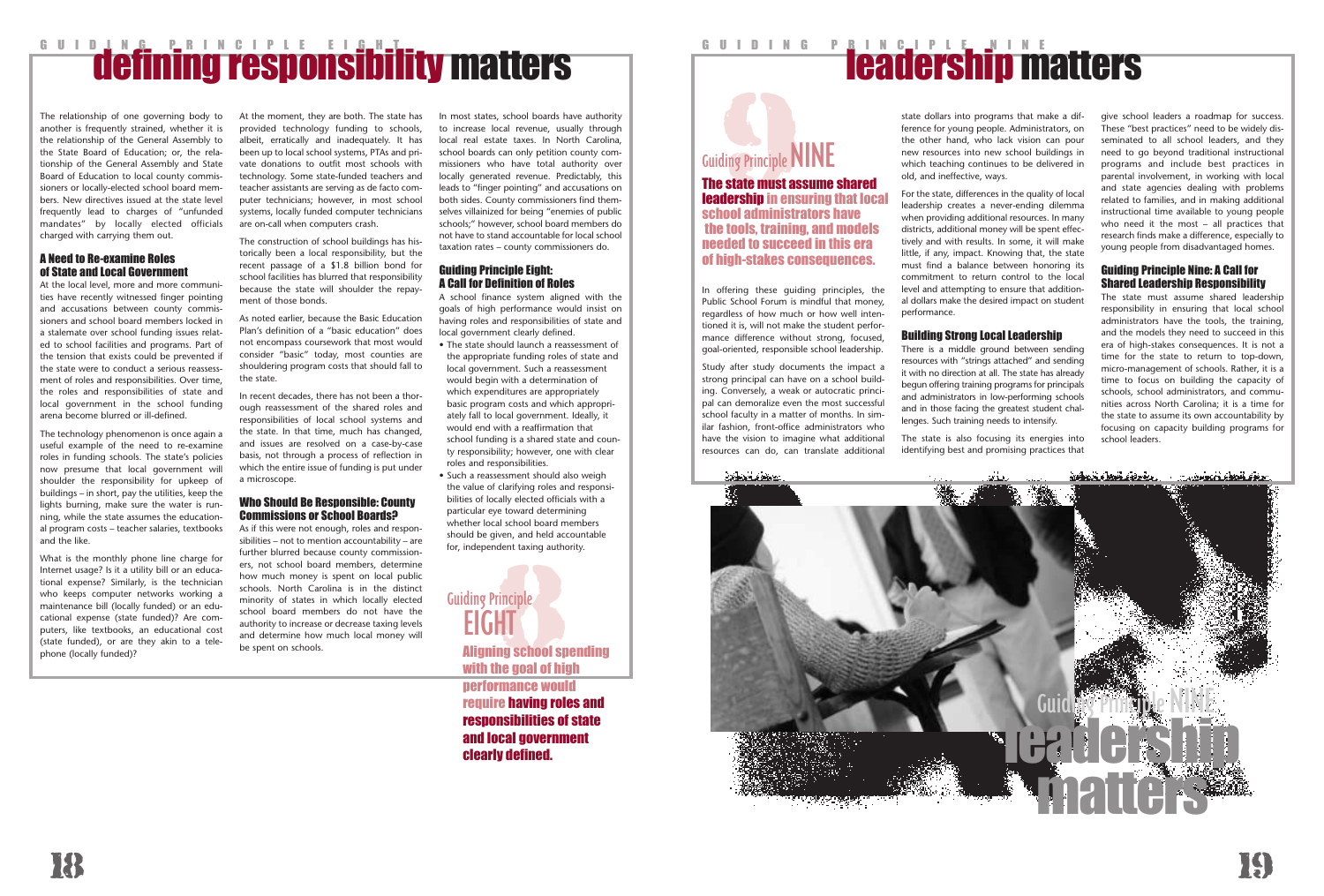# **fairness & common sense matter**

Focusing less on how much is spent (dollar for dollar equity in spending) and focusing instead on student need and the goals of high performance may be the best, and possibly only, way for policymakers to find a way out of the thicket of school finance reform.

Discarding "one-size-fits-all" funding policies would benefit all schools, rich and poor, urban and rural, alike. While low-wealth school systems typically have a high proportion of their young people living in disadvantaged homes, high-wealth urban areas have pockets of disadvantaged students in innercity areas that encompass thousands of students. Weighted funding policies that acknowledge that it requires more resources to successfully educate disadvantaged children would benefit both types of systems. Both rich and poor school systems would benefit from revamping today's method of financing exceptional children's programs for students diagnosed with learning problems.

Both would benefit from revised personnel policies that recognize the laws of supply and demand. In addition, both would benefit from a redefinition of what is basic. For rich districts expansion of the definition of a "sound basic education" would mean freeing up millions of dollars of local funds; for poor districts it would mean offering many advanced courses for the first time.

For the state, however, such changes means one other thing. These guiding principles are not for the faint of heart. They are principles that should force the state to ask the only question that matters:

"What kind of education system does the state want to provide for its young people, and is it willing to invest in high-performing schools that are second to none?"

While no one can dispute that dollars spent today could, in some cases, be better spent, it is futile to suggest that enough has been invested to give North Carolina genuinely high-performing schools. Unfunded advanced math and science courses alone could prevent North Carolina from climbing up the SAT ladder. Also, well paying private-sector high technology jobs will remain unfilled in urban centers and North Carolina will lose new jobs if technology and technology-related personnel are not added to the list of funded program basics.

Perhaps what matters most in this discussion of state funding policies is the sobering realization that the number of children coming from disadvantaged homes is unlikely to go below the national average until the state's schools can make up for the learning advantages 483,872 (Dec. 1997 figures) of North Carolina's young people lack. That matters.

It matters to 483,872 young people, many of whom are the products of families that have become caught in a vicious and unrelenting pattern of under-education and underemployment. It matters to those of us whose future welfare is directly tied to those same 483,872 young people eventually having the capacity to contribute to an economy healthy enough to support its elderly. It matters to anyone who cares. It matters to the future of North Carolina.

It is important to note that school funding is about far more than test scores; it is about healthy communities. Schools are the building blocks for communities, the foundation

for local economies, the major determiner of whether a community's citizens are prepared to make a contribution to the future or be a drain on community resources.

In the final analysis, school funding is unlike other governmental funding questions. It is about the future. It is about the aspirations of a state. It is about the highest hopes one has for people realizing a better tomorrow.

School funding matters. As much as anything in government, school funding is about what people want their state to be, about what a state wishes for tomorrow. If a state aspires only for "adequate" schools, it can have them with little effort. If it aspires for "highperforming" schools, commitment, sacrifice, and a strong will are necessary.

In an ideal world, something that matters as much as education would not be left to a court decision that hinges upon the constitutional law. It would, instead, be settled by the will of the people as they act through their elected officials. It would reflect the fondest hopes that North Carolinians hold for their state and its young people. It would be settled by voluntary action, not by court decree.

To the Public School Forum, action guided by research is what matters. As the state ventures into an era of student accountability, will its funding policies be aligned with its goals of high-performing schools or will thousands of young people risk being held behind because the system has failed them? To the Forum, these are the things that matter.



### Is the state willing to invest in high-performing schools that are second to none?

Scores of political careers have died on the sword of school finance debates. As most elected officials will tell you, taxes and schools matter; to voters they matter a great deal. When dealing with one's pocketbook or children or, worse yet, both, policymakers are touching two of the most sensitive areas in the political arena.

### Finding a Way to Balance the Needs of All

Any overhaul of today's system of funding schools must find a way to balance the unique needs of the two North Carolinas – the North Carolina that is vibrant and growing and the North Carolina that is living in times of quiet, economic desperation.

That task requires satisfying a sense of fairness in both communities. Although most in highwealth communities agree that "something should be done" to help less advantaged communities, there is a point beyond which policymakers cannot go without sparking a backlash. An overhaul of today's finance system must find a way to balance fairly the needs of rapidly growing urban centers and those of isolated, shrinking rural areas.

### Failing the Fairness and Common Sense Test

Another element that must be part of any finance reform is common sense. Policymakers in several states have fallen prey to plans that seemed to offer quick solutions to school funding issues. In some states, like Kansas, policymakers have enacted what have come to be called "Robin Hood" plans, plans that "take from the rich and give to the poor." In less inflammatory terms, they essentially have redistributed state funds by giving less to high-wealth districts, thus freeing up funds for low-wealth schools.

While that approach is elegant in its simplicity, it is sure to spark a revolt in affluent communities – not coincidentally, communities that contribute to and vote in campaigns in large numbers, and communities that typically have schools that perform at high levels. By taking resources away from communities that have made large investments in schools, policymakers have failed both the "fairness" and "common sense" test. Does it make sense to punish communities that invest in schools? People living in them are sure to say "No." Does it make sense to weaken highperforming schools and bring everyone more to an average somewhere in the middle? Few believe that.

The second approach that has sparked similar outrage is to put a "cap," or limit, on school spending in high-wealth counties in order to let low-wealth counties "catch up." This approach, like Robin Hood plans, also fails the fairness and common sense tests.

National polls conducted by the real estate industry find that the quality of schools tops the list of factors leading to home purchases by parents of school-aged children. Those willing to live in high-tax, high-cost neighborhoods moved with a purpose – they wanted good schools for their children. Remember the adage "You get what you pay for?"

To say that high-spending communities must put their schools "on hold" while other schools catch up is to punish communities that invest in high performance. Worse, to send a message that the state's goal is "average" sends a low-performance message, failing the common sense test.

### Guiding Principle Ten: Addressing a Twofold Challenge

The challenge then is twofold. How does one straddle the very different needs of lowwealth and high-wealth communities and schools? Tied to that, how does one do it in such a way that it passes the tests of fairness and common sense?

A framework for aligning school spending to the goal of high-performing schools cannot be built on "Robin Hood" policies or on policies that would create "average" funding as a goal. The framework must be built on the presumption that if high-performing schools matter, it will take investment policies that meet both a "fairness" and a "common sense" test. It will take policies that meet the high-performance goals of all schools, rich and poor, urban and rural.

## Meeting high-performance goals for rich, poor, urban & rural

Aligning school spending with the goal of high-performing schools must be built on investment policies that meet both a "fairness" and a "common sense" test.

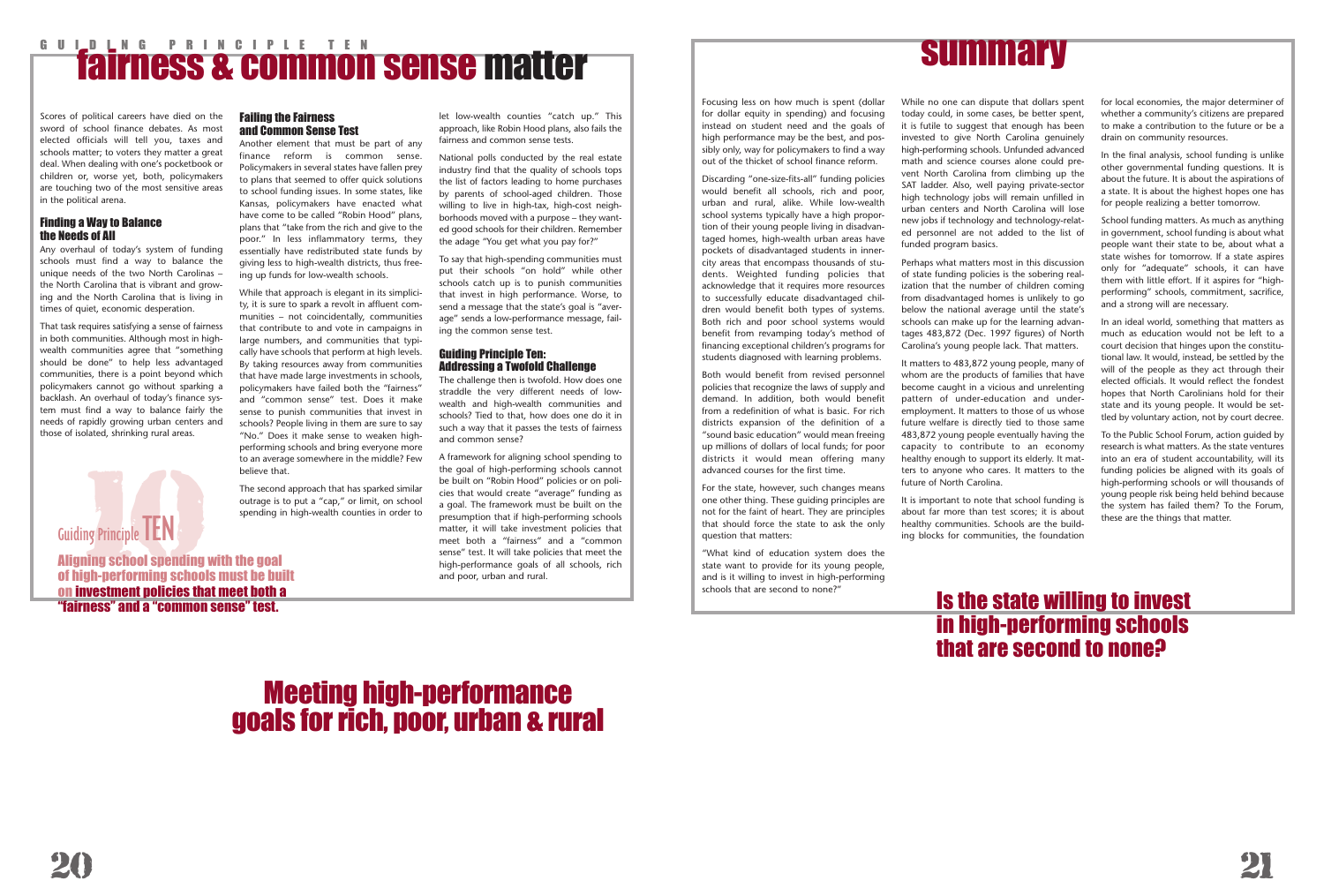### ABCs

The ABCs program tests young people in grades 3-8 and high school. In elementary and middle school grades, the state tests assess student performance only in the "basics" (reading, writing, and mathematics and computer literacy). High school tests are administered in more areas; and the ABCs program takes into account other items like drop-out rates, and passing rates on the high school competency test.

A key feature of the plan is the "growth" model. Schools are judged on whether they show continuous improvement, not on how well they compare to other schools. Scores are calculated for each of the state's 2,000+ schools and today's annual school report cards give the public student performance data for each school building.

Teachers and other certified personnel in schools that can demonstrate substantial gains in student improvement are eligible for financial awards if test scores exceed the school's growth target by 10% or more. Schools in which 90% or more of the young people demonstrate that they are proficient (i.e., up to expected grade level performance) are also eligible for rewards. Where test scores slip backwards five percent or more, the school is designated a "low-performing" school. No financial rewards are granted to those schools, and the lowest of the low-performing schools are assigned assistance teams which will work full-time in the schools to bring about measurable improvement. In those schools, principals may be removed and individual teachers tested to gauge

whether they possess basic educational skills. Individual teachers may be evaluated to determine if they need training in particular

areas.

### ADM

Average Daily Membership (ADM) is a count of the number of students in school.

### BEP

The Basic Education Plan, enacted in 1985 as the centerpiece of the state's public school reform effort, sought to establish an educational "floor" of resources and access to coursework for school systems and students. While the BEP described the curriculum and specifics that should be offered in K-12, it did not provide funding for electives (though it recommended them). It also specified what personnel costs were to be paid by the state.

### DPI

The North Carolina Department of Public Instruction (DPI) is the state's education

agency.

### Free and Reduced Lunch

Free and Reduced Lunch is a federal nutrition program offered to children whose families are below, at, or near the poverty line. The children who participate are able to receive free or reduced-price school lunches. The percent of children on free or reduced lunch is commonly used as a poverty count.

### Leandro Decision

Education is the surest better tomorrow for students and the state.

In what is now known as the *Leandro* decision, the state Supreme Court in July 1997 ruled that the state's Constitution does not guarantee a right to equal education opportunities in every school district. However, in its ruling, the court shifted the focus of the question "is the state providing equal education opportunities" to "is it providing each student with a sound basic education." The court itself defined what type of education students are entitled to (see page 14). The *Leandro* decision has set the stage for a trial to determine whether North Carolina's education system is providing a "sound basic education" to children in all districts.

### LEA

The Local Education Agency (LEA) is the term used in North Carolina for a school district.

### Low-Wealth/Small County Funding

In an effort to address the wealth disparities between North Carolina's counties, the 1991 General Assembly enacted supplemental funding for low-wealth and small school systems. Supplemental funding is provided to school systems with fewer than 3,150 students and those whose ability to generate revenue per student is below the state average. Since 1991, the supplemental fund for low-wealth and small schools has grown to over \$86 million per year.





A study of school financing policies should not leave the impression that solving the problems of education is a job that can be done by educators working alone in the public schools of North Carolina. If only it were that simple.

The job of ensuring that the state's 1.2 million public school-aged young people receive the kind of education that they should have extends far beyond the educational community. There must be a groundswell of support from the business community, parents, and the public at-large if new investments are to be made in school improvement.

For long term educational improvement to become a reality, communities across North

Carolina must have higher hopes and aspirations for their young people. They must embrace as a principle the belief that education is the surest route to a better tomorrow for students and for the communities in which they live.

To address the root problems confronting the nearly one-half million young people living in disadvantaged circumstances, state, county and city social service agencies, educators, law enforcement departments and others must be bound together in a united campaign to address family well being, not simply educational symptoms.

The goal of high academic performance will not be met if those working within the walls

of schools work alone. At the state level, our elected leaders, policymakers, business people, reporters and editorialists, must forge the will to put in place policies and resources that make it possible to move ahead. Community leaders, elected officials, chambers of commerce, parent organizations, civic groups, community activists and others must band together to build the capacity of communities to support the goals of high educational performance.

In the final analysis, school improvement in North Carolina is a huge undertaking – an undertaking that must matter to all of us.

# a postscript…